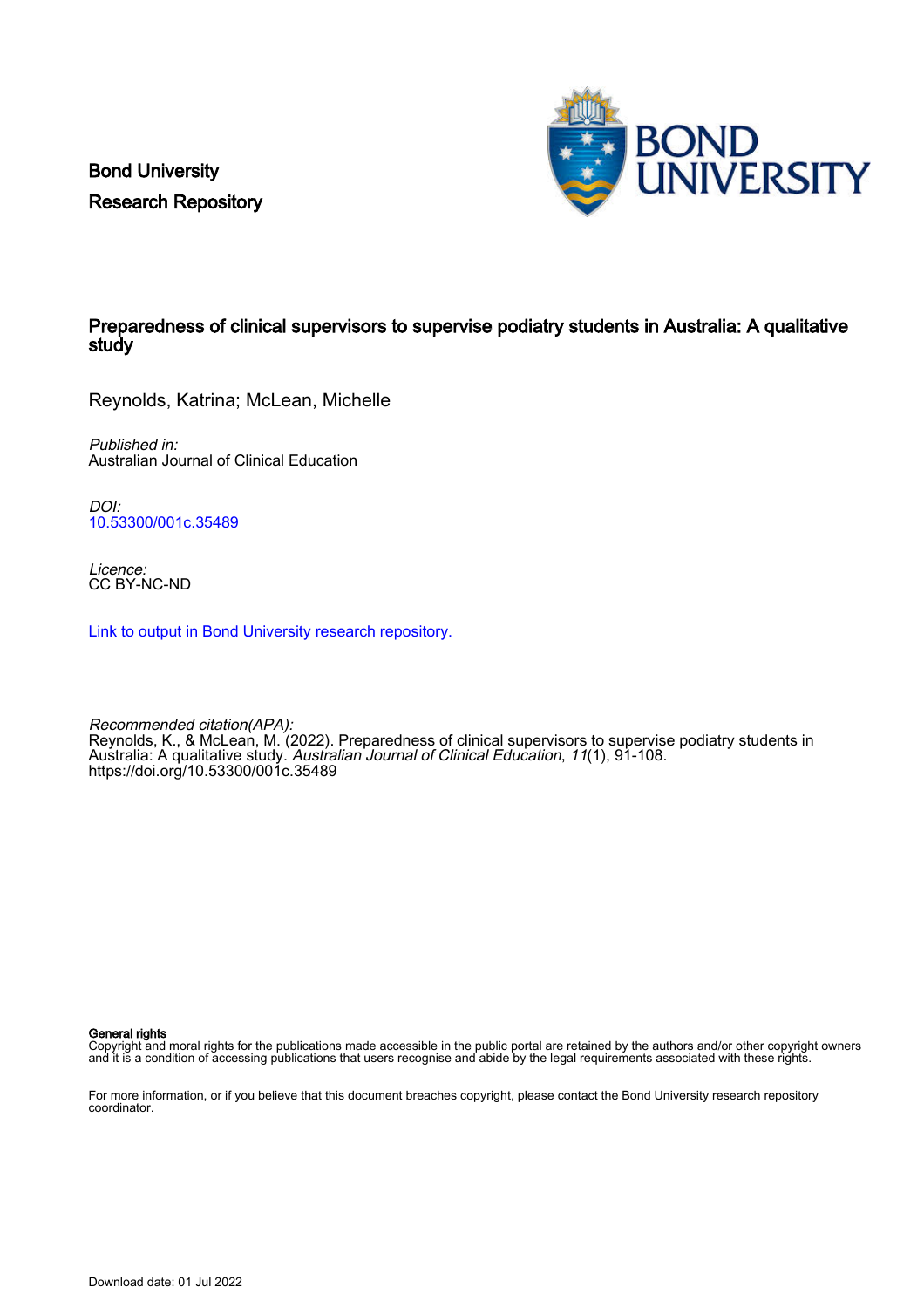# Bond University



Volume 11 Issue 1

2022

Preparedness of clinical supervisors to supervise podiatry students in Australia: A qualitative study

Katrina Reynolds Bond University

Michelle McLean Bond University

Follow this and additional works at: <https://ajce.scholasticahq.com/>



This work is licensed under a [Creative Commons Attribution-Noncommercial-No Derivative](https://creativecommons.org/licenses/by/4.0/)  [Works 4.0 Licence.](https://creativecommons.org/licenses/by/4.0/)

\_\_\_\_\_\_\_\_\_\_\_\_\_\_\_\_\_\_\_\_\_\_\_\_\_\_\_\_\_\_\_\_\_\_\_\_\_\_\_\_\_\_\_\_\_\_\_\_\_\_\_\_\_\_\_\_\_\_\_\_\_\_\_\_\_\_\_\_\_\_\_\_\_\_\_\_\_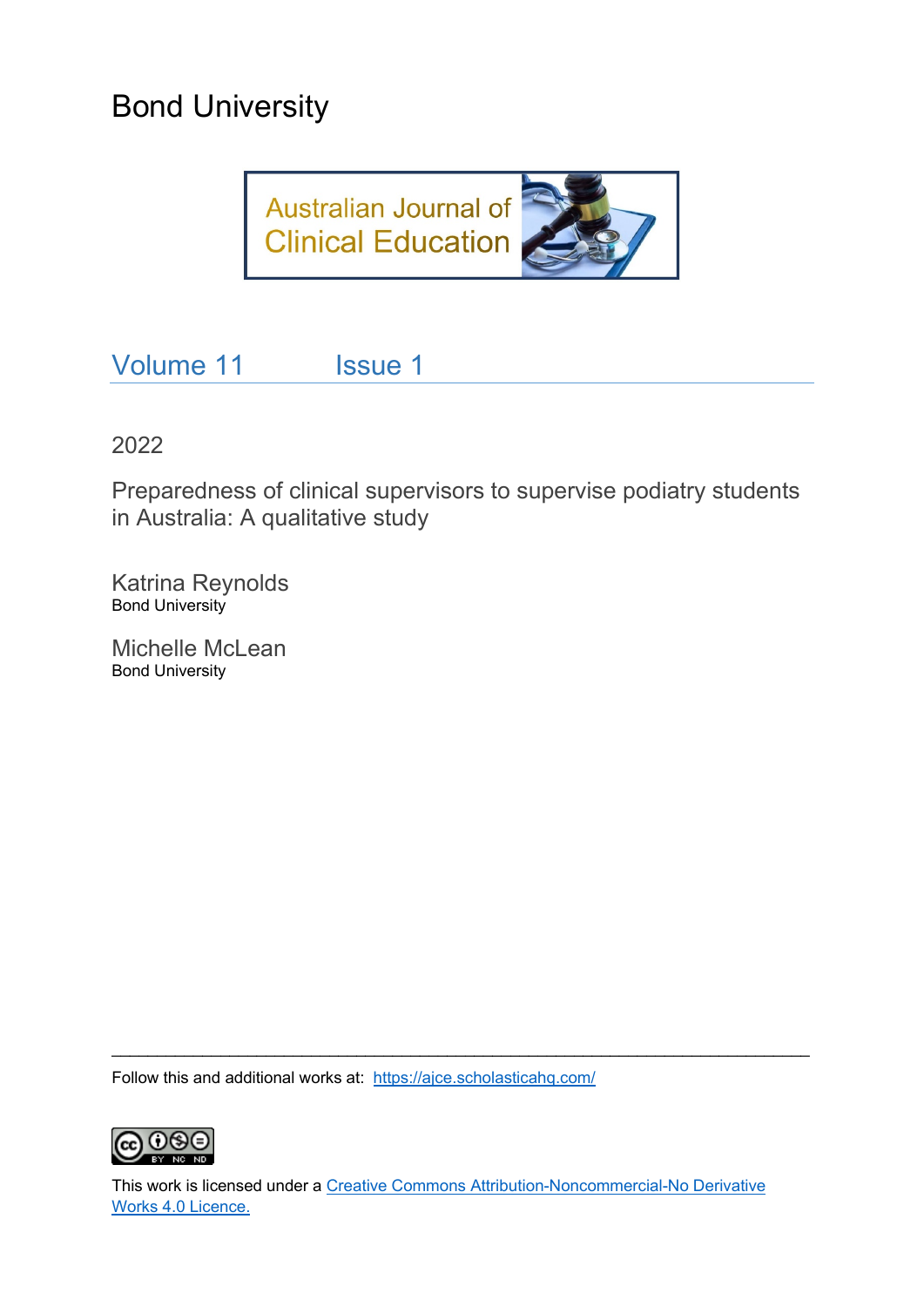# **Preparedness of clinical supervisors to supervise podiatry students in Australia: A qualitative study**

**Katrina Reynolds, [\\*](#page-2-0) Michelle McLean\***

<span id="page-2-0"></span><sup>\*</sup> Faculty of Health Sciences & Medicine, Bond University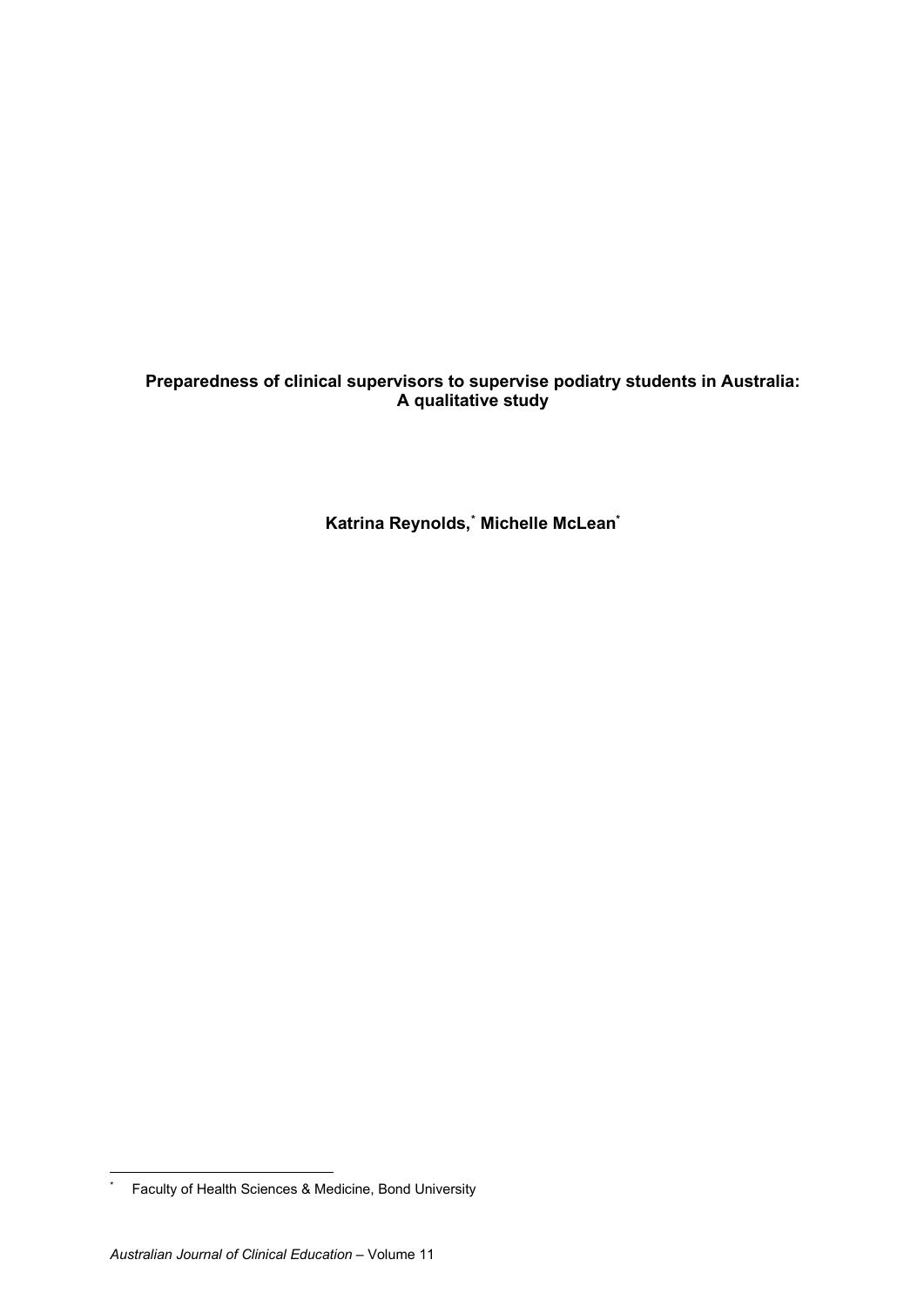# **Abstract**

Clinical supervision is critical for preparing podiatry students for clinical practice. However, little is known about clinical supervisors' preparedness to supervise podiatry students in clinical practice. This exploratory qualitative study explored clinical supervisors' perceptions of their preparedness to supervise podiatry students in Australia, in terms of their training, challenges and suggestions for improving supervision quality. Semi-structured interviews with 11 clinical supervisors (6 females, 5 males) were audio-recorded, transcribed and thematically analysed. Watkins' (1990) four-stage model characterising supervisor development was used to inform analysis. Generally, clinical supervisors did not feel adequately prepared for their supervisory role, largely because of a lack of formal training. Challenges included the time burden of supervision, inconsistency regarding competence assessment standards, and student-related issues such as a perceived lack of interest. Recommendations for improving clinical supervision included a greater understanding of students' learning needs and more training opportunities. Clinical supervisors were of the opinion that partnering universities were largely responsible for ensuring quality supervision practices. As clinical supervisors generally felt unprepared to supervise, this impacted on their self-efficacy. Greater role clarity, training and support is thus needed to ensure clinical supervisors are adequately prepared for the role and to facilitate progression through supervisory developmental stages.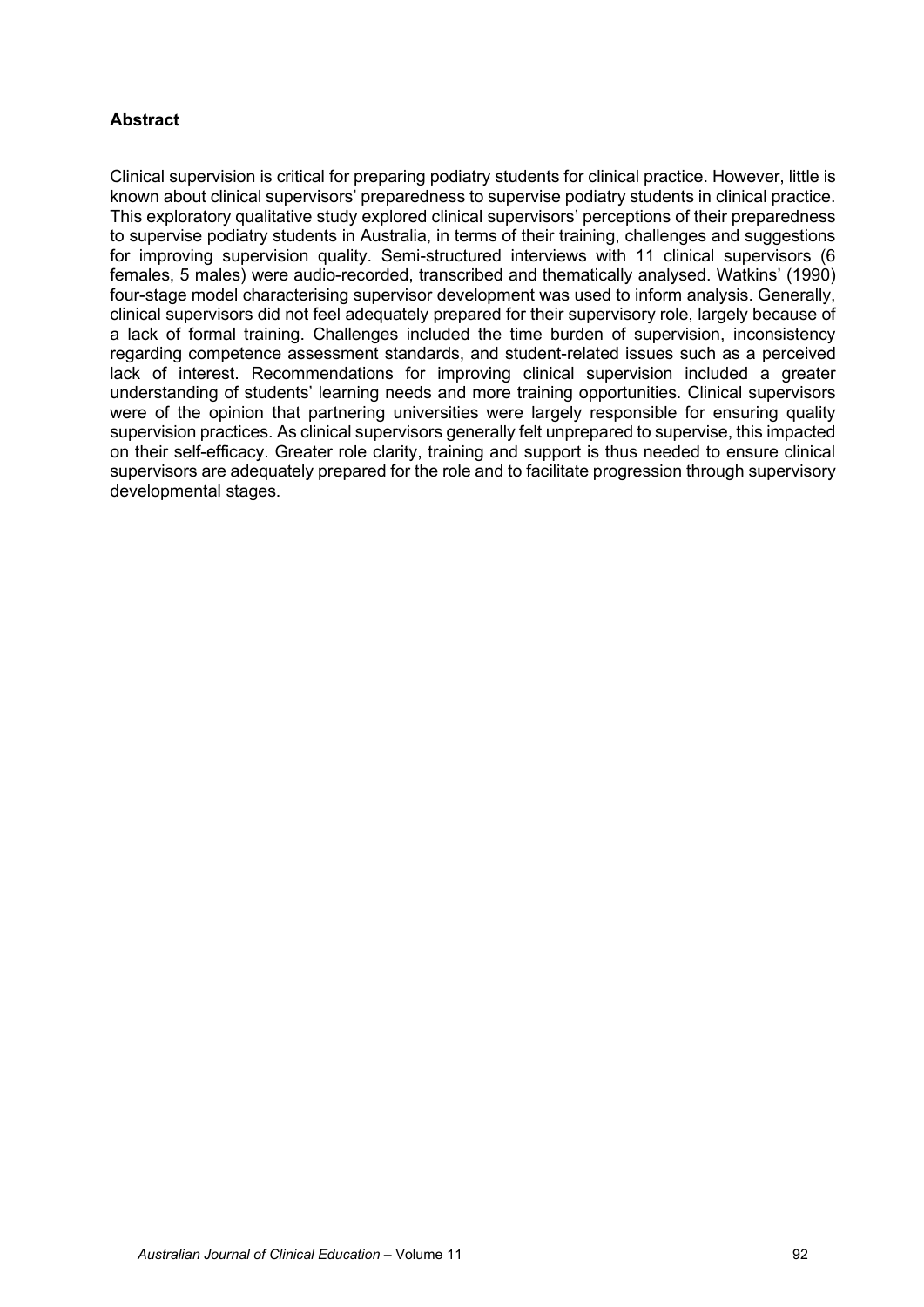## **I INTRODUCTION**

Clinical placements in authentic supported learning settings (Birks et al., 2017; Connor, 2016; Manninen, 2016), provide opportunities for students to practice the skills required to graduate as competent podiatrists (Australian and New Zealand Podiatry Accreditation Council [ANZPAC], 2015a). Without clinical placements, it would be difficult for pre-registration podiatrists to develop the required hands-on training with patients and to integrate theory into practice (Australian and New Zealand Podiatry Accreditation Council [ANZPAC], 2015b; Levy et al., 2009) to maximise their clinical learning (Domakin, 2014; Wrenn & Wrenn, 2009). Clinical placement is therefore acknowledged as a fundamental component of podiatry training (Baraz et al., 2015; Lamont et al., 2015), experiential learning (Kolb, 1984), and is critical for ensuring clinical competence (ANZPAC, 2015a; Rodger et al., 2008). Australian podiatry students must complete a minimum of 1,000 hours in appropriate clinical training facilities, e.g. internal (connected with the university) or external (public and private) clinics during their degree (ANZPAC, 2015b). Most undertake their first organised clinical placement in their second year of study (Causby et al., 2017).

Clinical supervisors, who are registered podiatrists, are responsible for supervising podiatry students during clinical placements. A low student-to-supervisor ratio ensures patient and student safety during this training (ANZPAC, 2015b; Kilminster & Jolly, 2000). Clinical supervisors must, however, simultaneously manage patient care and supervise and assess students (Carlson & Bengtsson, 2015; Manninen et al., 2015), whilst fostering a positive learning environment (Bannister et al., 2015; Brown et al., 2013). Clinical supervisors should, therefore, be skilled clinical practitioners as well as proficient trainers and educators. But being a good clinician does not automatically translate into being a good supervisor (Carlson & Bengtsson, 2015; Higgs & McAllister, 2007; Razmjou et al., 2015; Rodger et al., 2008). Similarly 'on-the-job' experience (Kolb, 1984) should not replace any need for preparatory supervisor training (Kilminster & Jolly, 2000). Undertaking training in clinical supervision is known to build supervision skills (Martin et al., 2014) related to, for example, understanding the concept and purposes of supervision, assessment, feedback, counselling skills and appraisal (Kilminster & Jolly, 2000). Understandably then, the quality of clinical training and support provided by clinical supervisors can significantly influence learning (Baraz et al., 2015; Levy et al., 2009). The supervision process must be appropriate for the student's level of experience and training (Levy et al., 2009) and be constructively aligned with the curriculum to ensure students are prepared for professional practice (Walsh, 2007). As the supervisory skills and approach of clinical supervisors (e.g. their capacity to engage in clinical education) is a key factor in placement success (Abey et al., 2015; Bengtsson & Carlson, 2015; Bos et al., 2015), clinical supervisors should be adequately prepared for their educational role (Dehghani et al., 2016). Despite the importance of clinical supervision in students' professional development, research is lacking in terms of clinical supervisor preparedness to supervise podiatry students and barriers and opportunities for supervisor professional development. This phenomenological study thus sought to understand i) the perceived preparedness of podiatry clinical supervisors to supervise pre-registration podiatry students, ii) training received by podiatry clinical supervisors, iii) their challenges as supervisors, and iv) their recommendations for improving supervision quality.

## **A** *Theoretical considerations*

Watkins' (1990) model of the psychotherapy supervisor, adapted from Wiley and Ray (1986) has been used in this study as it provides a developmental approach to the different stages (role shock, recovery and transition, role consolidation, and role mastery) that can be expected in becoming and then being a supervisor. This model encompasses issues related to confidence in supervisory skill, impact on supervisees, approach to a theoretical framework and a sense of professional identity (Table 1). In addition, this model considers the role of training in terms of how to be a supervisor and the supervision of novice supervisors by more experienced ones. Thus, the described experiences herein related to supervision, including the influence of past training and the challenges of being a supervisor, were used to evaluate supervisors' preparedness and their related professional development.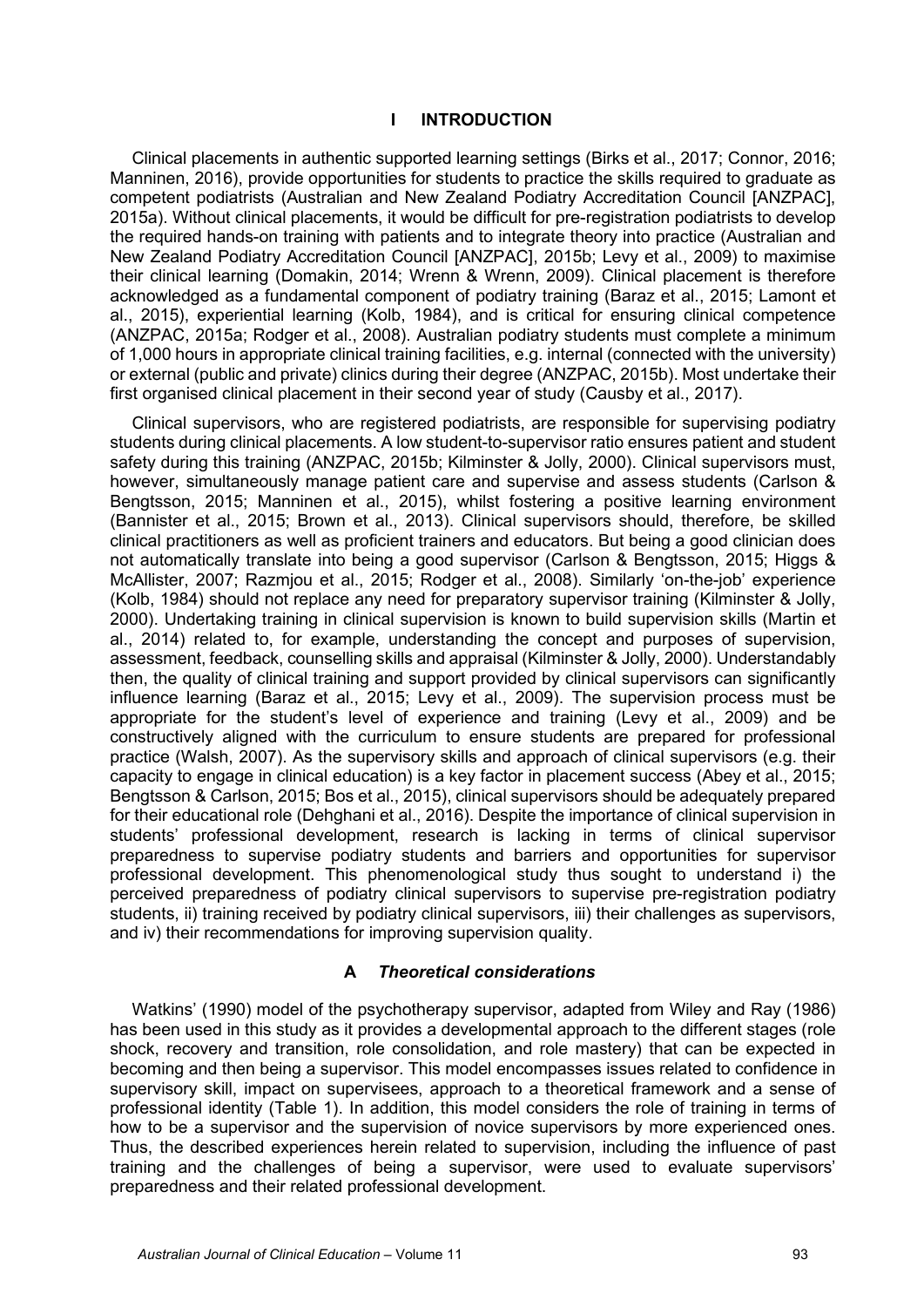## **Table 1.**

## **Summary of Watkins' (1990) adapted model (Wiley and Ray, 1986) of the various stages of development of psychotherapy supervisors.**

| Developmental<br><b>issues</b>                | <b>Role shock</b>                                                                                                                                    | <b>Role</b><br>recovery/transiti<br>on                                                                                                                                                                                              | <b>Role</b><br>consolidation                                                                                                                                                                                                   | <b>Role mastery</b>                                                                                                                                                                                           |
|-----------------------------------------------|------------------------------------------------------------------------------------------------------------------------------------------------------|-------------------------------------------------------------------------------------------------------------------------------------------------------------------------------------------------------------------------------------|--------------------------------------------------------------------------------------------------------------------------------------------------------------------------------------------------------------------------------|---------------------------------------------------------------------------------------------------------------------------------------------------------------------------------------------------------------|
| Confidence in<br>current<br>supervisory skill | Acutely aware of<br>weaknesses,<br>questions abilities,<br>lack confidence,<br>feel overwhelmed<br>and unprepared                                    | Recognises some<br>strengths and<br>abilities,<br>confidence<br>develops in<br>restricted areas,<br>less generalised<br>questioning of<br>oneself, can still<br>easily be shaken<br>when confronted<br>with supervisory<br>problems | More realistic,<br>accurate<br>perceptions of self<br>and supervisees,<br>general, firm<br>sense of<br>confidence in<br>one's abilities and<br>skills, not easily<br>shaken when<br>confronted with<br>supervisory<br>problems | Consistent, solid<br>sense of<br>confidence in<br>abilities and skills,<br>handles<br>supervision<br>problems<br>effectively and<br>appropriately                                                             |
| Insight about<br>impact on<br>supervisees     | Has very limited<br>awareness about<br>supervisory<br>strengths, style<br>and motivations,<br>and their impact<br>on supervisees                     | Developing<br>awareness of<br>impact on<br>supervisees,<br>favourable<br>impression about<br>impact still<br>overshadowed by<br>unfavourable<br>impressions                                                                         | More consistent<br>awareness of<br>supervisory<br>strengths,<br>weaknesses, style<br>and motivations<br>and their impact<br>on supervisees,<br>favourable<br>impressions about<br>impact become<br>predominant                 | Consistent<br>awareness about<br>supervisory<br>strengths,<br>weaknesses, and<br>their impact of<br>oneself as<br>effective<br>supervisor firmly<br>established                                               |
| Approach to a<br>theoretical<br>framework     | Little if any<br>awareness about<br>one's own<br>supervisory style<br>or supervisory<br>theory                                                       | Limited<br>recognition of<br>certain<br>behaviours, ideas,<br>and tenets that<br>characterise one's<br>practice of<br>supervision,<br>beginning<br>reflection about a<br>personal theory of<br>supervision                          | More consistent<br>recognition and<br>definition of<br>aspects that<br>characterise one's<br>supervisory style,<br>a personal theory<br>of supervision<br>takes more solid<br>form                                             | Coherent, well-<br>integrated,<br>theoretically<br>consistent<br>supervisory style<br>is evidenced,<br>theory of<br>supervision highly<br>meaningful,<br>personalised, and<br>consistently<br>guides practice |
| Sense of<br>professional<br>identity          | No real sense of<br>professional<br>identity, no real<br>identification with<br>the supervisory<br>role, looks to<br>others for help<br>and guidance | Crude, nascent<br>identity core starts<br>to take form, but is<br>fragile and<br>unconsolidated,<br>less intense<br>reliance on help<br>and guidance of<br>others                                                                   | Considers self a<br>"supervisor",<br>identity core<br>established, leans<br>on others at<br>difficult times, but<br>has sufficient<br>inner resources<br>for self-<br>sustenance                                               | Well-integrated,<br>consolidated, well-<br>elaborated sense<br>of identity, views<br>self as<br>professionally<br>effective,<br>facilitative<br>supervisor, is self-<br>reliant                               |

# *Psychotherapy Supervisor Stages*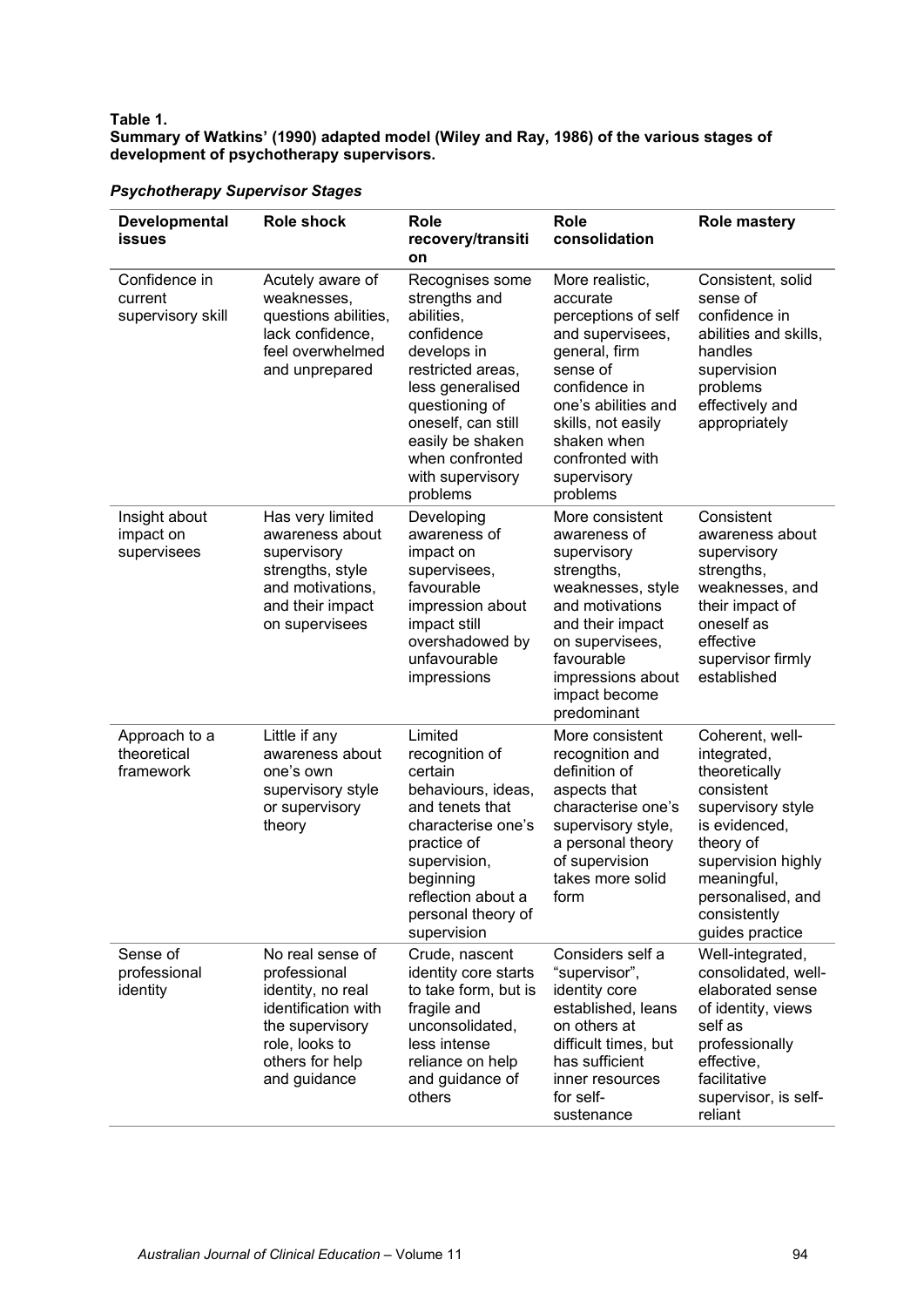## **II METHODS**

Following approval by the Bond University Human Research Ethics Committee (RO15226), past and current clinical supervisors in Australia were purposively recruited and interviewed (semi-structured) to glean their perspectives. For the purpose of this study, the clinical environment included public and/or private practice, community health service and clinics at universities. Advertisements were placed with the Australasian Podiatry Council between October 2015 and May 2016. Although 17 Australian registered podiatrists were initially recruited, only 11 were interviewed as six withdrew due to other commitments. Participants were aged between 29 and 57 and had been supervising on average for 8.6 years (Table 2).

| <b>Participant</b><br>(ID) | Age          | Number of<br>years<br>since<br>graduation | <b>Country of</b><br>graduation as a<br>podiatrist | <b>Years of</b><br>clinical<br>supervision | Year level of<br>supervision | Working<br><b>Sector</b> |
|----------------------------|--------------|-------------------------------------------|----------------------------------------------------|--------------------------------------------|------------------------------|--------------------------|
| P <sub>1</sub> M           | 40           | 9                                         | Australia                                          | 9                                          | 4                            | Private                  |
| P <sub>2</sub> M           | 29           | 7                                         | New Zealand                                        | 3                                          | 4                            | Private                  |
| P <sub>3</sub> F           | 41           | 20                                        | Australia                                          | 17                                         | 4                            | <b>Public</b>            |
| P4M                        | 40           | 19                                        | Australia                                          | 8                                          | 2,3,4                        | Private                  |
| P <sub>5F</sub>            | 29           | 6                                         | Australia                                          | 1.5                                        | 3                            | Private                  |
| P6M                        | 37           | 8                                         | Australia                                          | 1                                          | 3,4                          | Private                  |
| P7M                        | 42           | 19                                        | Australia                                          | 18                                         | 2,3,4                        | Private                  |
| P8F                        | 52           | 32                                        | Australia                                          | 15                                         | 3,4                          | Private                  |
| P9F                        | 57           | 35                                        | Australia                                          | 10                                         | 4                            | Private                  |
| <b>P10F</b>                | 44           | 23                                        | Australia                                          | 6                                          | 3,4                          | Public                   |
| <b>P11F</b>                | 29           | 8                                         | Australia                                          | 6                                          | 4                            | Public                   |
|                            | $40 \pm 9.0$ | $16.9 \pm 10.2$                           |                                                    | $8.6 \pm 5.9$                              |                              | 8 Private;<br>3 Public   |

#### **Demographic profile of participants**

*Note.*  $N = 11$ .  $P =$  participant.  $M =$  male.  $F =$  female.

An interview guide comprising six questions was designed and piloted with one clinical supervisor who was then not included in the study. The questions were based on a literature review and framed to support the overarching research question relating to clinical supervisor preparedness to supervise. Pilot testing the interview questions allowed the primary researcher, as principal investigator (PI), to gain a good sense of the guide and to enable minor refinement of wording for clarity prior to use (DeJonckheere & Vaughn, 2019) (Appendix 1). Due to the national location of the clinical supervisors, one-on-one interviews were conducted via telephone by the PI, in a private space, at a time convenient for participants (DiCicco-Bloom & Crabtree, 2006). Written consent was completed and returned via email prior to each telephonic interview. From the explanatory statement, participants understood that the PI was a registered podiatrist, that the study was part of her PhD degree intended to inform preparation of clinical supervisors involved in pre-registration curricula, participation was voluntary and that they could withdraw at any time or refuse to answer any question without penalty. Most interviews lasted 20-30 minutes. Notes were taken to supplement audio-recordings which were professionally transcribed and then checked against the original audio files to ensure accuracy. Participants were de-identified.

As this was an exploratory study, thematic analysis was used (Braun & Clarke, 2006). The transcripts were read and re-read while listening to the audio files (Burgess‐Allen & Owen‐Smith, 2010). As the PI is a registered podiatrist and had been a clinical supervisor, so as not to influence interpretation, awareness of any pre-conceptions was maintained throughout the analysis through a continuous reflective process. Both researchers read the narratives several times to familiarise themselves with the data. Initial codes were generated and grouped into categories according to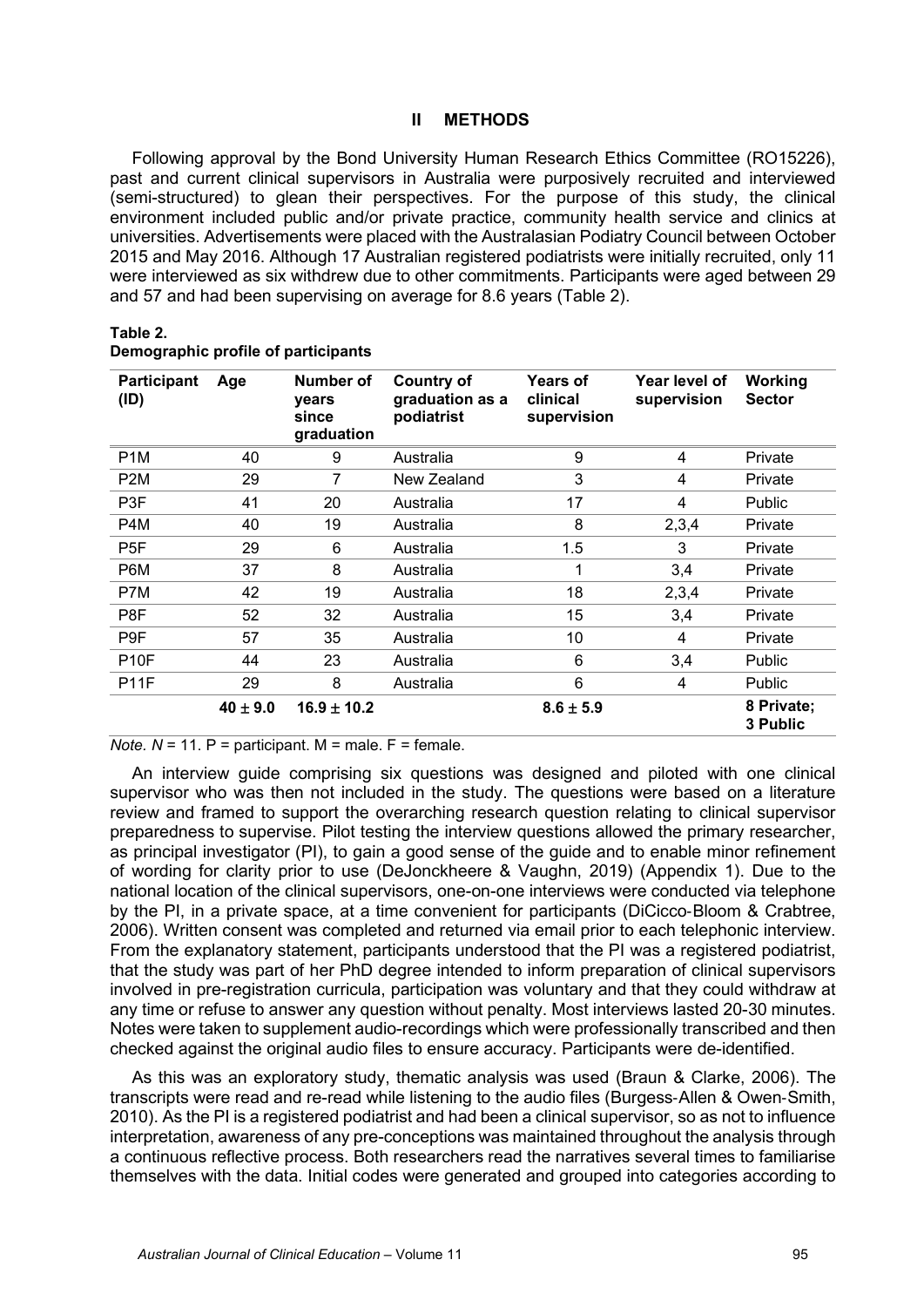their similarities. With 11 sets of data, this was done manually by working through hard copies of transcripts with pens and highlighters. Categories were grouped/consolidated into themes. The themes were then reviewed and discussed to reach consensus. The researchers considered saturation of themes was reached by the tenth interview. The different perspectives (i.e. second researcher, a medical educator with PhD and not a podiatrist) enabled robust interrogation of data. Next, the themes were examined and related quotations identified for final analysis of suitability for this paper (Braun & Clarke, 2006). However, member checking was not carried out as the researchers acknowledged that new experiences (by the participants since interview) could potentially influence the analysis (Creswell, 2013).

# **III FINDINGS**

The findings are reported in terms of the four areas this study set out to explore, i.e., i) perceived preparedness of podiatry clinical supervisors to supervise pre-registration podiatry students, ii) training received, iii) challenges they faced as supervisors, and iv) their recommendations to improve supervision quality.

#### **A** *Unprepared to supervise*

Despite the combined average years  $(8.6 + 5.9)$  of clinical supervisory experience, the majority of clinical supervisors (*n* = 8) felt either unprepared or poorly prepared for their role as clinical supervisors. Some acknowledged that the role of clinical supervisor required a different set of knowledge and skills from that of a podiatrist:

"I am going to say probably not all that prepared...Teaching and podiatry are not the same thing...I think if you are a good podiatrist, it doesn't necessarily make you a good supervisor." (P1M)

"Not necessarily that well. There's a difference between being a good podiatrist and being a good supervisor slash teacher. They are different skill sets." (P2M)

"Not very well prepared, yep, like 5 out of 10. There's quite a difference to being a teacher rather than just a clinician." (P4M)

For the two clinical supervisors with the least experience (12 and 18 months, respectively), becoming a supervisor involved very little or no attention to professional development as a clinical supervisor:

"I got thrown into the role with essentially no training. I just got given the manual and read it and then went straight in. Eighteen months on, I feel like I am getting the hang of it, but it has certainly been a big learning curve for me...I am not an academic and...I have found it difficult, so I don't think I've been really ready." (P5F)

"On the balance of things, probably not good at all…not prepared." (P6M)

The same lack of preparedness was also the case for the two longest serving clinical supervisors (17 and 18 years in the role), each using the third person to express their viewpoints as a generalisation of current supervisors: "…the majority are poorly prepared" (P3F); "extremely unprepared, zero" (P7M). In addition, this latter supervisor identified a lack of role clarity, related to overall scope and responsibilities of their job as supervisor, despite many years in the role:

"I sort of feel like I really don't know what's expected of me as a supervisor…I don't think the University can plan to offer external clinical placement as part of the student's degree without providing some guidance in training through the external supervisors." (P7M)

Only three clinical supervisors felt prepared to supervise, two of whom had undertaken postgraduate studies which included subjects specific to facilitating education in clinical practice settings. Common to these few, however, was a communicated confidence in their professional clinical skill experience and preparedness to supervise:

"I think it is important that the students get exposed to high levels of excellence… Supervisors should be of a certain calibre and the profession ought to acknowledge that they are at that calibre." (P8F)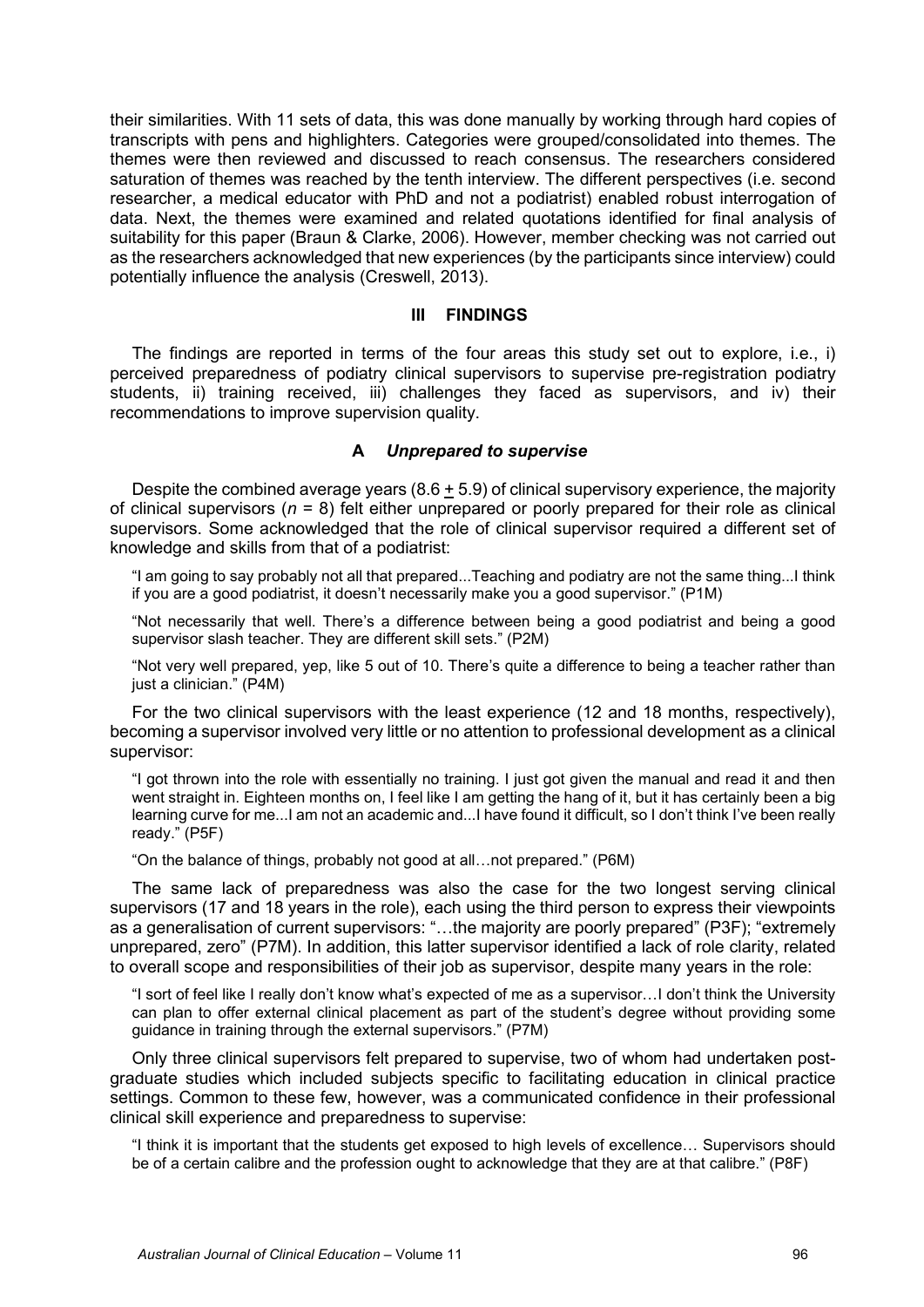"I think it depends on the experience that we've had. I think it really comes down to the experience of the clinician…so we feel quite knowledgeable…I think that actually helps when you feel like you know your stuff quite well." (P10F)

# **B** *Lack of initial supervisor training and ongoing professional development impacting preparedness*

When asked what training or educational support had been received from the university or health service to assist them in their role as clinical supervisors, their responses ranged from none, to receiving documentation, to one-day workshops at best (Table 3). Those who discussed receiving no supervision training or related professional development support also felt that they were not prepared for their supervisory roles. Despite all of them supervising university students, the university had provided little or no training or support. The support from the university was generally restricted to documentation, i.e. either a handbook or manual regarding assessment guidelines and checklists and dress code. Few reported workplace training sessions relating to administrative processes to manage clinical placement allocations, or targeted supervisory training workshops on, for example, managing challenging student behaviours, which they had found useful.

**Table 3.** 

|  | Past support or training received for their role as clinical supervisors |  |
|--|--------------------------------------------------------------------------|--|
|--|--------------------------------------------------------------------------|--|

|                                      | Training/support Associated responses                                                                                                                                                                                                                                                                                                                                                                                                                 |
|--------------------------------------|-------------------------------------------------------------------------------------------------------------------------------------------------------------------------------------------------------------------------------------------------------------------------------------------------------------------------------------------------------------------------------------------------------------------------------------------------------|
| Documentation<br>from the university | "Okay, the answer is yes, until you said from the university they just gave us a<br>book to read." (P1M)                                                                                                                                                                                                                                                                                                                                              |
|                                      | "You get sent out a bunch of different bits of paper saying what's an effective<br>supervisor you get examples of the criteria that the students are going to be<br>assessed on." (P4M)                                                                                                                                                                                                                                                               |
|                                      | "Just a manual which really only talks about things like the uniform that the students<br>should be wearing and the schedule. There's not much in terms of offering feedback<br>or the things that require a bit more work than just the uniforms or punctuality and<br>things like that." (P5F)                                                                                                                                                      |
|                                      | "We get the handbooks and I glance through thatnothing really official, no formal<br>education." (P8F)                                                                                                                                                                                                                                                                                                                                                |
| Supervisor<br>sessions               | "Yes, I have had training through the Department of Health, not through the<br>universityabout having difficult conversations with students, how to best raise<br>concernsit's really just one day workshops " (P2M)                                                                                                                                                                                                                                  |
|                                      | "The university had something every year that might have been for two hours. It was<br>very, very little from the university and it was more in the way of here's how to fill in<br>the forms on how to mark them. I was part of a clinical education school, so I was<br>really, really well supported by my peers we had a lot of teaching on how to give<br>feedback, how to teach a manual skill, how to facilitate peer-to-peer learning." (P3F) |
|                                      | "I'd say from the health service, nothing, other than we got trained because all our<br>students come via ClinConnect now. It was more of a process. From the university,<br>I've been to , two  I have been to a clinical education session and it was titled<br>'Managing student behaviours' but that was run by the University of Sydney (which<br>doesn't teach podiatry) and one at the University of Western Sydney." (P10F)                   |
|                                      | "In our health district, we have to do clinical supervision. The universities<br>occasionally run maybe once every few years a seminar on connecting with<br>students." (P11F)                                                                                                                                                                                                                                                                        |
| Nil                                  | "None (laughing)." (P6M)                                                                                                                                                                                                                                                                                                                                                                                                                              |
|                                      | "That's a good question. I could probably honestly say absolutely nothing. Certainly<br>nothing formal." (P7M)                                                                                                                                                                                                                                                                                                                                        |
|                                      | "I think there were some early on, but it was 9-5 with not a lot of notice, so I wasn't<br>able to go. Basically, I would say, none." (P9F)                                                                                                                                                                                                                                                                                                           |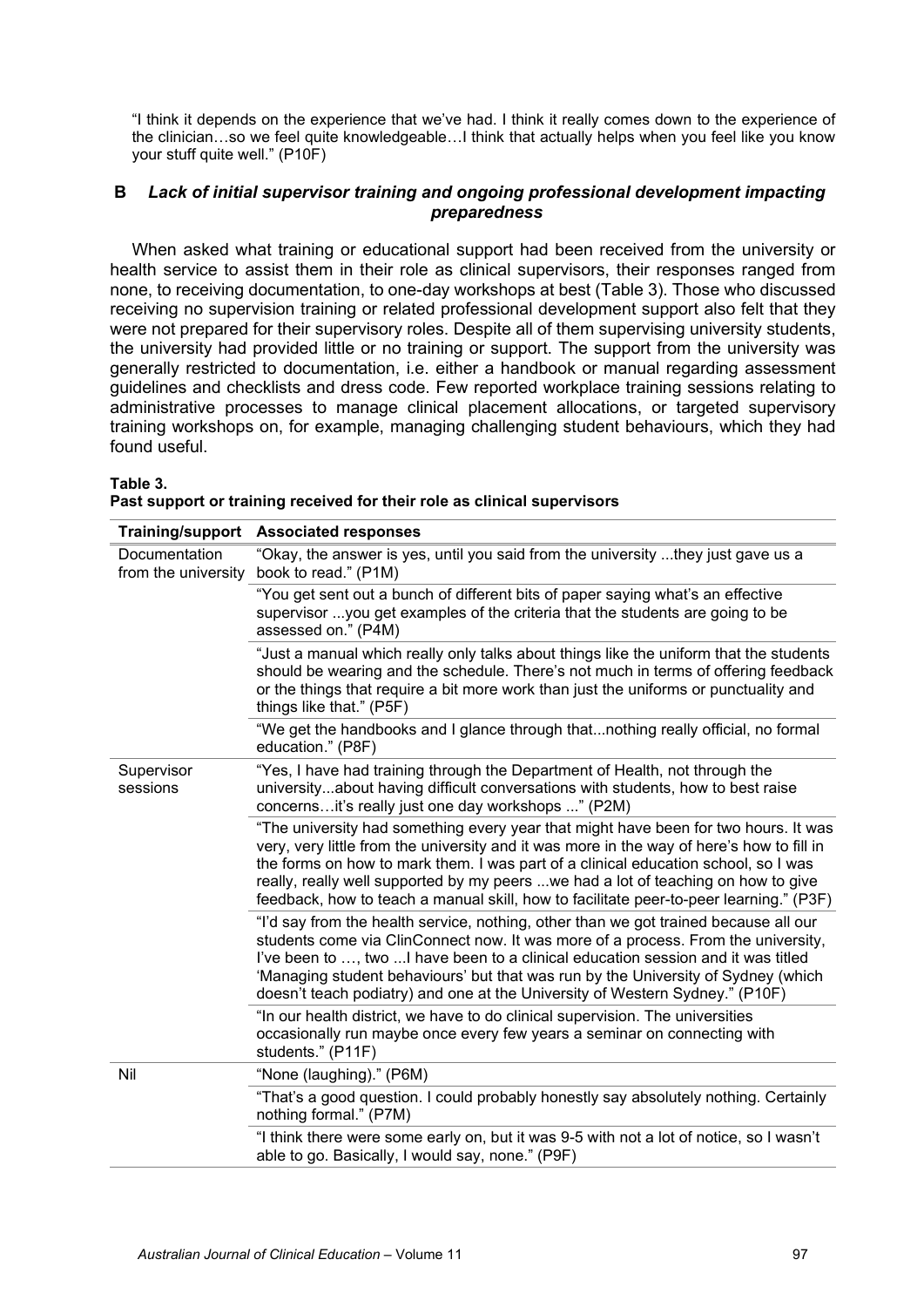When asked about who was responsible for improving the quality of clinical supervision, participants were unanimous that universities were primarily responsible for ensuring the quality of supervision of their students and for offering supervisor development training, with five of the 11 also acknowledging their personal responsibility:

"I think its 50/50 in the sense I should probably do some reading and maybe take some short courses and maybe look at the ways I can improve my ability to supervise. Then I think it's also the university's responsibility in some way to make these sorts of courses available to supervisors or provide updated material." (P5F)

"I think it is my personal responsibility to be up-to-date, good and on the ball, but I think the University also ought to know I am." (P8F)

And four of the 11, the organisation (placement site) accepting the placement:

"It's a combination of the university and also the organisation that agrees to take students." (P2M)

# **C** *Challenges faced as supervisors*

Three sub-themes were identified in terms of clinical supervisor challenges: *Burden of supervision*, *lack of consistency in terms of acceptable standards* and *student-related issues* (Table 4).

| Table 4. |  |                                                      |
|----------|--|------------------------------------------------------|
|          |  | <b>Challenges identified by clinical supervisors</b> |

| <b>Theme</b>                                                           | Other associated quotations                                                                                                                                                                                                                                                                                                                                                                               |
|------------------------------------------------------------------------|-----------------------------------------------------------------------------------------------------------------------------------------------------------------------------------------------------------------------------------------------------------------------------------------------------------------------------------------------------------------------------------------------------------|
| Burden of<br>supervision                                               | "It's hard to spend enough time you might need to speed it up because otherwise<br>you're not going to have your lunch houror you are going to be running late for 2<br>hours." (P4M)                                                                                                                                                                                                                     |
|                                                                        | "Being able to keep to time so it is financially viable for my business because I like<br>to spend time with my students and teach them things." (P6M)                                                                                                                                                                                                                                                    |
|                                                                        | "I really like taking students but then trying to encourage my colleagues to feel the<br>same, can be quite challenging as well." (P11F)                                                                                                                                                                                                                                                                  |
| Lack of<br>consistency in<br>terms of<br>acceptable<br>standards (e.g. | "Absolutely frustrated when you've got a student in front of you that you know<br>should never be a podiatrist, ever. Having really poor back-up from the university<br>pushing that student through We don't have consistency in marking. What I see<br>as competent, you might not see as competent  I think there is a lot of challenges<br>with that in particular." (P3F)                            |
| competence<br>assessment)                                              | "I guess with how subjective our role is, so sometimes I'll suggest something to a<br>student on maybe how they could improve and then they come back and say to me,<br>"Well the other supervisor said this was okay to do it this way." Then I feel like I am<br>justifying the way I do it. Whilst we are all giving the same evidence-based<br>message, we all have our different slant on it." (P5F) |
|                                                                        | "Probably the things that spring to mind are a lack of consistency from the<br>University and/or student. Yeah, lack of consistency between students  Lack of<br>clarity from the University about the way the student performs and the sorts of<br>things that should be done, which I suppose might get back to the lack of<br>training $\ldots$ " (P7M)                                                |
| Student-related<br>issues                                              | "Also dealing with different personalities as well which is professional behaviour<br>with students." (P2M)                                                                                                                                                                                                                                                                                               |
|                                                                        | "The students are frequently at the placement because they have to be at<br>placement. The attitude they can often be quite insecure in some areas and then<br>quite arrogant in other areas." (P9F)                                                                                                                                                                                                      |
|                                                                        | "There was a time there when it felt like this student's priority was more just getting<br>things ticked off  I think you find that towards the end of the year, maybe once they<br>have done a lot of placementsBecause of that reason, we have opened up more<br>of the beginning of the year because we find students a little bit more enthusiastic."<br>$($ P11F $)$                                 |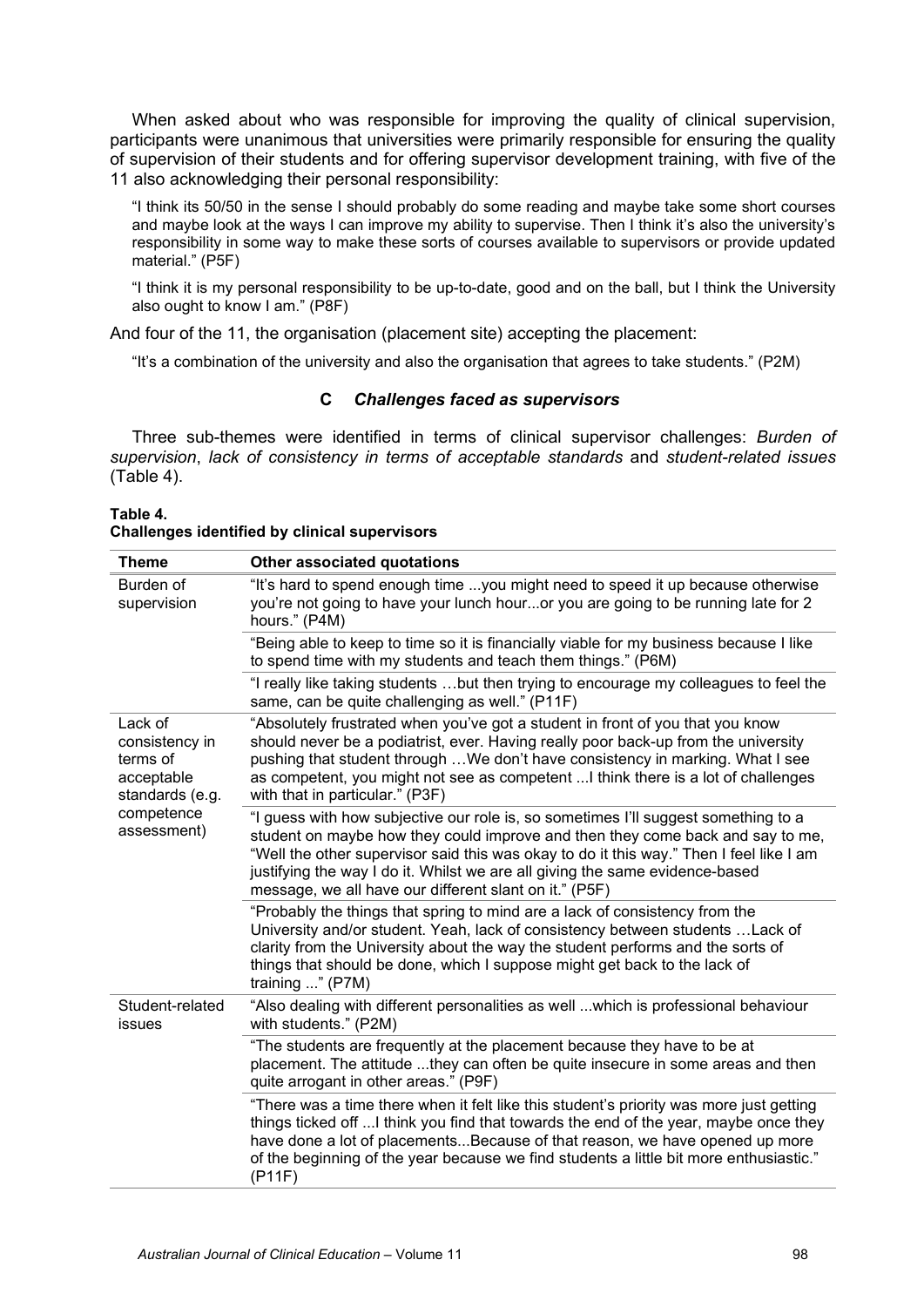## 1 *Burden of supervision*

This related mainly to time commitment. Being an effective clinical educator requires good time management, leaving little time for professional development as an educator:

"It's hard for the podiatrist to actually find the time to set aside to be educated [as a clinical supervisor]." (P4M)

Others identified how being a clinical supervisor takes time away from clinical practice, leading to role conflict:

"The constant onslaught of students! Yep, I feel like I spend most of my time supervising students and not my actual podiatrists that I manage. That is a challenge." (P2M)

"You do it out of the goodness of your heart because you don't get anything and its very challenging. It is very time consuming to have a student in private practice for a week." (P9F)

Some described the financial implications of being a clinical supervisor:

"I have spent a day supervising and I would wind up being \$20 worse off than if I hadn't been there at all…If you have a mortgage or a family or a practice to run you can't afford to teach." (P1M)

"We do take on that role, but we don't get any financial reward for it or we don't get any recognition for it except we feel like we've done our part." (P10F)

It was not surprising that then *personal burnout* was identified as a challenge when dealing with patients and students:

"I think it's just fairly exhausting…we are working a lot of patients on the ground…and it is actually quite a tiring job to do." (P8F)

Interestingly, one supervisor also identified patient fatigue from constantly having students attend to them on placement:

"We probably get a bit of patient fatigue with students...so, a few of our patients will be like 'Oh, it's nice just to sit here with you. The students are lovely but it's nice that they are not here every day." (P10F)

## 2 *Lack of consistency in terms of acceptable standards*

Most clinical supervisors recognised a need with regard to supervisor assessment practices, including their use of feedback, both formative and summative, and a desire to minimise any subjectivity of judgement, for example, when multiple supervisors are assessing a student (Table 4):

"We can't have students actually being marked by people [clinical supervisors] that aren't trained. When you don't have standards against how we are marking…we don't have consistency in marking. What I see as competent, you might not see as competent." (P3F)

"There doesn't tend to be the consistency that is needed in clinical supervision…I just think you have to assess them objectively and I think sometimes they get marked down for silly things without justification for it. I think there needs to be a more robust assessment system in place to make it more consistent." (P10F)

# 3 *Student-related issues*

This related to dealing with different personalities, confidence issues and, at times, student lack of engagement in the placement process. For example, some students spend "half the time basically marking the clock" due to their disinterest in some components of clinical practice "...like nail-cutting or corns because most of the students think they are going to be doing high-end biomechanics research stuff". (P9F)

"Not always are the students engaged in being on their placement. And they are not that interested in it. So that can be one of the challenges." (P2M)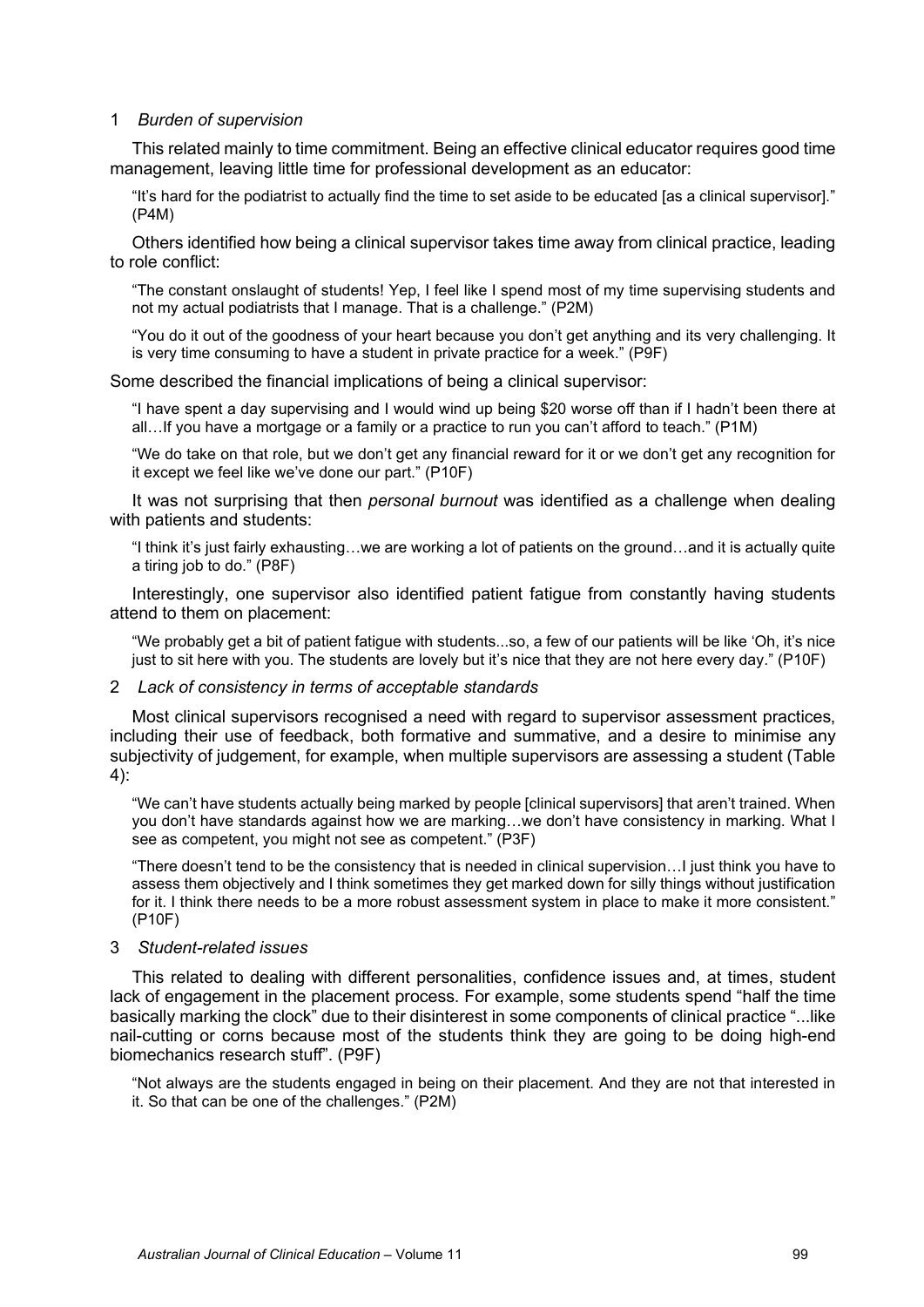# **D** *Recommendations for improving supervision quality*

When asked about what would be helpful to their supervisory roles, it was not surprising that supervisors identified the need for a *better awareness of student learning needs* and the provision of *clinical supervision training opportunities* (Table 5). In terms of *student learning needs,* explicably, they required information about the content students had covered prior to their placement as well as detailed information about the students' intended learning outcomes for the placement. Also identified was knowing which students required additional supervision as a consequence of having experienced students with difficulties on placement and wanting to better accommodate their individual learning needs.

Requests for *specific clinical supervision training opportunities* predominantly from the partner university (as a learning continuum approach) included guidance on how to provide effective feedback, different educational approaches for clinical supervision, strategies to manage the poor performing student and self- and peer-assessment techniques (Table 5). These would allow clinical supervisors to be realistic judges of their own performance as well as being confident that their supervision was effective. Suggested formats for training facilitation comprised case scenarios involving practical examples in clinical supervision, and/or days held at the university for clinical supervisors to gain greater insight into how students learn and how they are assessed in the university-based clinical setting to ensure consistency amongst clinical supervisors during students' external placements.

| Theme                                                      | <b>Associated quotations</b>                                                                                                                                                                                                                                                                                                                             |
|------------------------------------------------------------|----------------------------------------------------------------------------------------------------------------------------------------------------------------------------------------------------------------------------------------------------------------------------------------------------------------------------------------------------------|
| Increased<br>awareness of<br>student learning<br>needs     | "Understandingthe kind of objectives for the student and what they want to<br>learn." (P1M)                                                                                                                                                                                                                                                              |
|                                                            | "It's good to get some idea of what the students are being taught, so you can<br>understand the student a little better." (P6M)                                                                                                                                                                                                                          |
|                                                            | "Understanding where the student should be at, what the expectations are at<br>different stages throughout the course and what the focus should be." (P7M)                                                                                                                                                                                               |
|                                                            | "A little bit more knowledge about the studentabout their academic record<br>would assist us. It would be nice to know what they are interested in: do they<br>like surgery, do they like biomechanics, do they like geriatrics? Then we can<br>look at the week we've got and make it work for them." (P8F)                                             |
|                                                            | "What would be of benefit? I guess, is to give a brief snapshot of where<br>students are coming from not thousands of pages of here you go, read this!"<br>(P9F)                                                                                                                                                                                         |
|                                                            | "to break down those barriers with the student." (P10F)                                                                                                                                                                                                                                                                                                  |
|                                                            | "One thing I found helpful from the universities, it's really good to see how they<br>set up the courses, so you know what to expect from a student coming from<br>that Uni understanding that, gives a lot more perspective sometimes when<br>we have students that are not performing as well, that is something I think could<br>be improved." (P11F) |
| Specific clinical<br>supervision training<br>opportunities | "Communication strategies with students: How to provide feedback effectively."<br>(P2M)                                                                                                                                                                                                                                                                  |
|                                                            | "How to give feedback Self-awareness of how you are as a supervisor, so<br>what your strengths are as a supervisor and how to use them effectively so that<br>you're not burnt-out  I would say managing the poor performing students."<br>(P3F)                                                                                                         |
|                                                            | "Have someone from the Uni actually go out and run through some case<br>scenarios, get them (the supervisors) to practice a little bit on what potentially<br>would be a good case study for a learning experience." (P4M)                                                                                                                               |

#### **Table 5. What would be most helpful in your role as a clinical supervisor?**

| "Understanding where the student should be                                                                                                                                                                                    |
|-------------------------------------------------------------------------------------------------------------------------------------------------------------------------------------------------------------------------------|
| . THE contract of the contract of the contract of the contract of the contract of the contract of the contract of the contract of the contract of the contract of the contract of the contract of the contract of the contrac |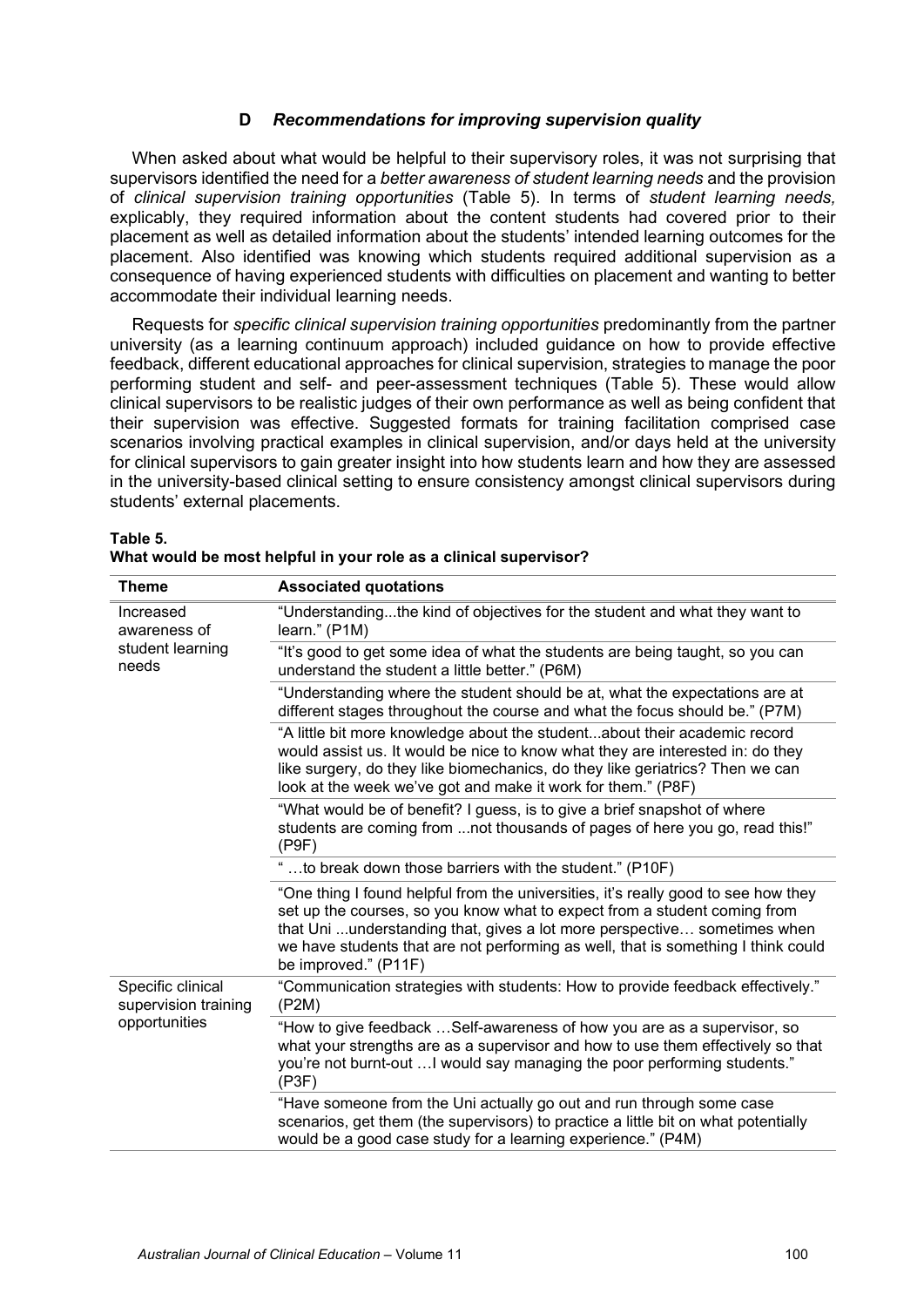| Theme | <b>Associated quotations</b>                                                                                                                                                                                                        |  |  |
|-------|-------------------------------------------------------------------------------------------------------------------------------------------------------------------------------------------------------------------------------------|--|--|
|       | "The art of giving feedback. What else? Probably the whole concept of<br>feedback and the right way to go about it without disheartening the students or<br>being too soft on them. Just knowing the right approach to take." (P5F) |  |  |
|       | "I think probably placement days at the University clinic with the students and<br>the clinical supervisors  I just find there is such a huge variation in podiatry on<br>how podiatrists treat patients." (P6M)                    |  |  |
|       | "I think also just some guidance on maybe some tips and techniques to use in<br>passing on information, teaching styles." (P7M)                                                                                                     |  |  |
|       | networking opportunities for people to come together  for [supporting] staff<br>members because we want to give them [the students] a really good experience<br>and we want them to get a lot out of it." (P10F)                    |  |  |
|       | "In terms of actual trainingit's probably more support [from the universities]<br>sometimes when we have students that are not performing as well, that is<br>something I think could be improved." (P11F)                          |  |  |

# **IV DISCUSSION**

Most supervisors felt unprepared for their role as clinical supervisors, recognising the difference between being a skilled practitioner and being an effective clinical educator. In their view, their general lack of preparedness stemmed largely from little or no formal clinical supervision training, with little or no guidance from the university prior to becoming and whilst being clinical supervisors. This finding highlights the often-erroneous assumption that clinical training and experience is adequate preparation for being a supervisor; the lack of supervisor training contributory to such opinions of under preparedness and low self-efficacy. Based on some of their responses, particularly from the less experienced clinical supervisors, some appear to be 'caught' in the initial 'role shock' stage of Watkins' (1990) model, i.e. still becoming used to the idea of being a supervisor, feeling overwhelmed and unprepared and lacking confidence. Much like Bradley and Boyd (1989) suggest, a hesitant, unsure supervisor cannot offer the leadership required in a supervisory position.

Whatever 'training' that had been offered, which may have been as little as an information handbook, was appreciated. This is not surprising considering that participating in training can positively affect motivation and increase awareness of learning needs during supervision (Martin et al., 2014) and can also develop a sense of self and related identity as a clinical supervisor (Higgs & McAllister, 2007). In Watkins' (1990) model, developing a supervisor identity often occurs in the second stage (Watkins, 1993), although this identity is fragile and can be shaken when confronted with supervisory difficulties particularly related to a beginning supervisor experiencing difficulty "shifting gears" from clinician to supervisor (Ladany & Bradley, 2001, p. 41). Clinical supervisor training should, therefore, be consistent, ongoing and provided in such a way that it can be evaluated on a regular basis (Kilminster & Jolly, 2000; Martin et al., 2014) and not ad hoc as these clinical supervisors described. During the interviews, several of the supervisors referred to their years engaged as supervisors as 'time spent doing it'. In terms of Kolb's (1984) theory of experiential learning whereby knowledge is created through the transformation of experience, for some, the experience of being a supervisor and conducting supervision, in itself appears to have influenced their own learning transition (Todd & Storm, 2014), despite the lack of formal training. This goes some way to validating 'turning experience into learning' (Akella, 2010) and it is perhaps through this experience and time on task that supervisors have had the opportunity to confront any challenges that span the Watkin's (1990) stages to enable personal growth as supervisors (Watkins, 1993).

On the whole, clinical supervisors were acutely aware of the need to extend their skills as facilitators of learning (Higgs & McAllister, 2007; Mulcahy et al., 2018; Needham et al., 2016), as evidenced by what they deemed would be helpful for their professional development. Some, however, lacked personal motivation to pursue further supervision training and/or development themselves, with many expecting the universities to provide it. Ladany and Bradley (2001) in fact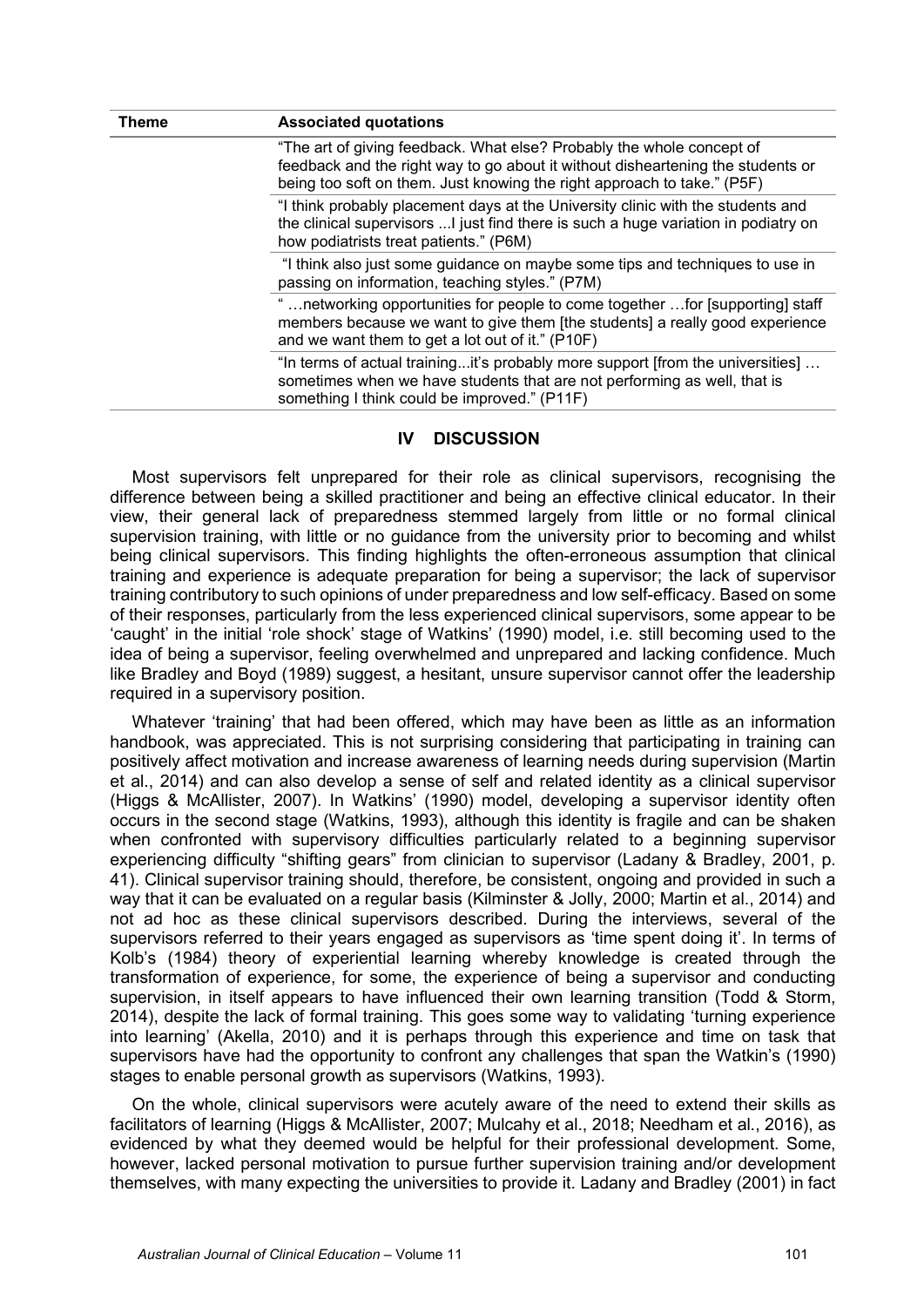caution supervisors to think about what they wish to accomplish before selecting a supervisory role, given he or she has accepted the responsibility of supervising a student and is ultimately responsible for all the clients on the student's caseload. Martin and colleagues (2014) reinforce the point that undertaking training in clinical supervision is known to develop supervision skills.

A clinical supervisor has dual roles; a practitioner and an educator. Not surprising, the challenges many identified reflected a conflict in the clinical setting, i.e. supervising students required divided attention in a time-pressured clinical environment, which would be exacerbated if some students lacked interest and motivation. However, knowing more about students, such as their level of training and what they had studied, would provide clarity for the clinical supervisor in determining exactly what was required of them when working with and relating to the student (Johnson et al., 2012), as prior knowledge has long been deemed the most important factor for influencing student learning and achievement (Hailikari et al., 2008). In line with Kolb's learning stages, clinical supervisors were left unable to ensure the activities were appropriate if they were uncertain of the student's past educational experiences (McLeod, 2013). Furthermore, individuals with higher role clarity are expected to be more efficacious and to perform better (Bray & Brawley, 2002) and it is this reported uncertainty (e.g. unclear expectations, identifying only as a clinician, standards of competent performance not uniform) that probably prevents some supervisors from moving into Watkin's third stage of role consolidation, with a more established sense of identity as clinical supervisors (Watkins, 1993).

Most clinical supervisors were aware of their training needs, i.e. how to provide feedback and supervision styles. Some were also willing to receive feedback on their own performance as educators involving being self-aware of one's strengths and weaknesses. According to Ramani and Leinster (2008, p.358), soliciting feedback on one's own teaching is evidence of the "right person doing it" in dual roles in the clinical environment. A few wanted to also observe teaching sessions at the university to improve their supervisory skills. Such responses demonstrated ways to maintain a facilitative learning environment and to manage self and others, which would go a long way for them to reach a higher level of openness, competence and skill in supervision, in line with role consolidation and being able to recognise and address supervisory transference (Watkins, 1990). Further, several clinical supervisors acknowledged their part in ensuring responsibility for quality supervision, which in itself showed comprehension and self-awareness of their position in clinical education and of their impact on student professional development (Higgs & McAllister, 2007), and also reflective of varying degrees of role consolidation and role mastery (Watkins, 1990). The few who demonstrated possible role mastery were those who felt not only prepared but had a sense of confidence in their ability and skills to supervise. This became evident from their views of being 'professionally effective', through comments like being of a certain calibre, and being 'facilitative' by wanting to offer students a good learning experience.

Feeling underprepared, generally unsupported and overwhelmed as clinical supervisors is not unique to the podiatry profession (Rodger et al., 2008; Sealey et al., 2015; Thomas et al., 2007). Facing burnout and feeling time-constrained is also reflective of low levels of agency and selfefficacy (Shoji et al., 2016). With exhaustion comes adverse outcomes in terms of growth and change (Higgs & McAllister, 2007). Support should be available for clinical supervisors to overcome such challenges so that they can provide quality effective supervision and improve through appropriate professional development. Better communication between the universities and clinical supervisors is clearly required, as concluded by Gonsalvez and colleagues (2017) in their study of Australian psychology clinical supervisors' supervisory practices.

# **A** *Limitations*

Despite several requests for research participants, recruitment was low. Notwithstanding this limitation, this phenomenological study allowed in-depth exploration of what it means to be a clinical supervisor of pre-registration podiatry students on placement; resulting in identifying underlying areas about the topic and further deemed appropriate because of the exploratory nature of this research.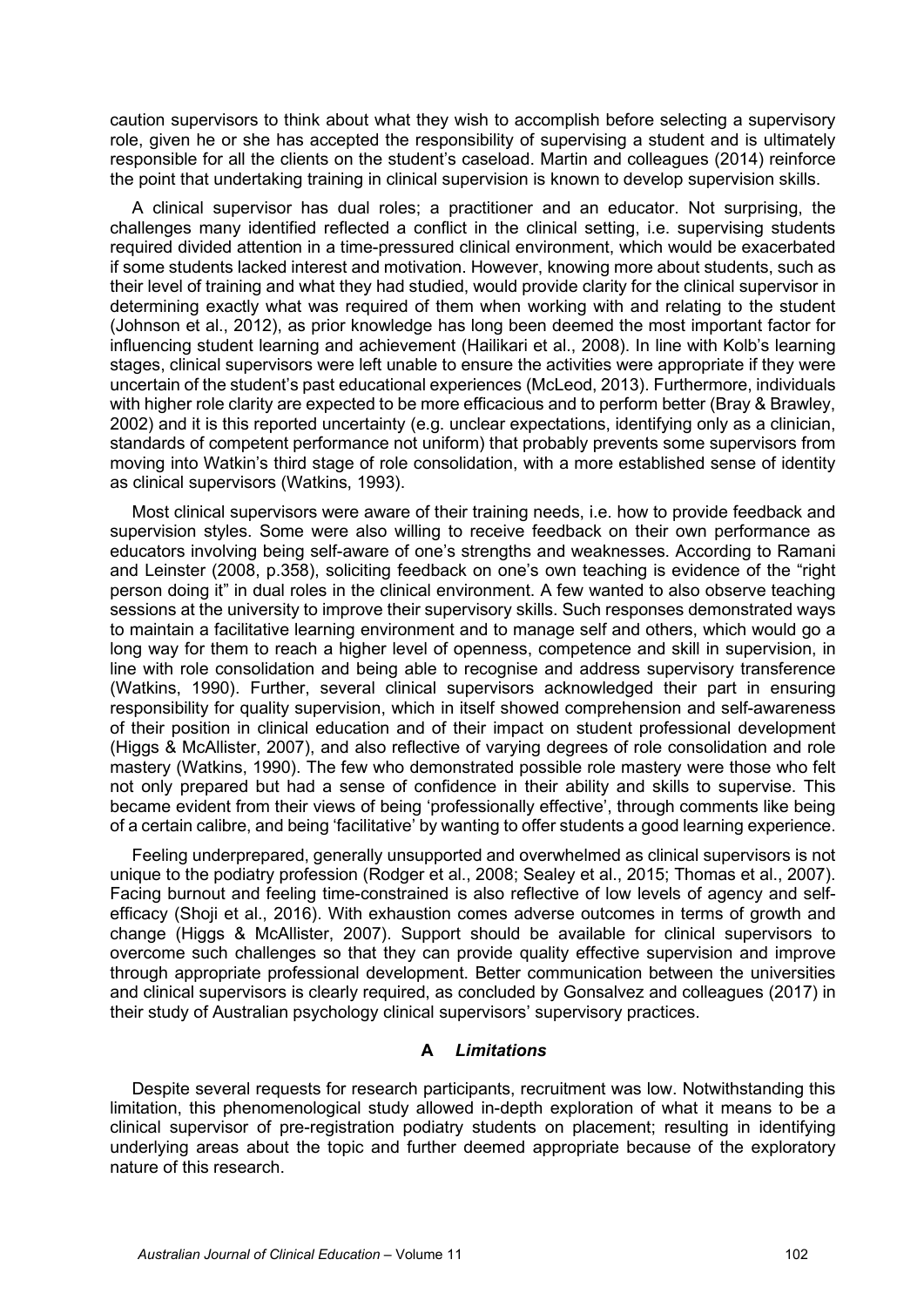## **V CONCLUSIONS**

This study is probably the first to explore Australian podiatry clinical supervisors' perceptions of their preparedness to supervise students on placement. It identified that many clinical supervisors feel underprepared for their role as supervisors and, based on Watkin's (1990) supervisor development model, podiatry clinical supervisors are perhaps 'caught' between the recognised stages of development, as most received little or no training or support from the university or health service. Better understanding of the expectations required of students, provision of feedback to students and effective use of related supervision approaches, with increased motivation (intrinsic and extrinsic) to promote supervisor development are required to improve supervisory skills. Whilst challenges in the clinical setting are not unique, clinical supervisors should be able to access additional support to promote clarity and reduce any unnecessary burden associated with the responsibilities of clinical supervision. As the clinical supervisor role is distinct from that of a clinician, professional development is required to upskill clinical supervisors. It is incumbent on the universities to support (educationally and even financially) the ongoing professional development of its clinical supervisors. In doing so, this will reinforce the importance of effective clinical supervision, improve supervisor self-efficacy, and hopefully have long-term positive impact on graduate (and patient) outcomes.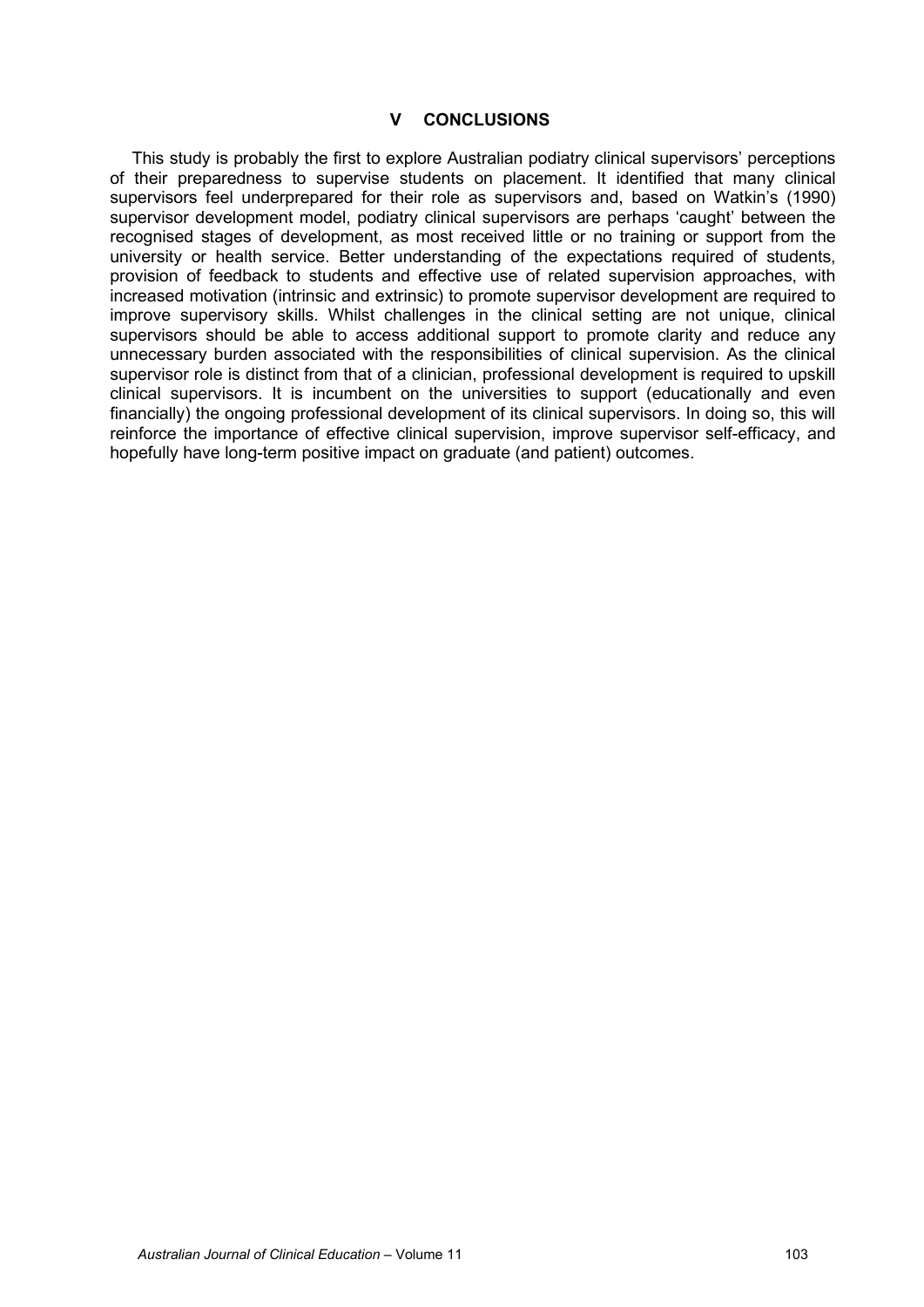## **References**

- Abey, S., Lea, S., Callaghan, L., Shaw, S., & Cotton, D. (2015). Identifying factors which enhance capacity to engage in clinical education among podiatry practitioners: an action research project. *Journal of Foot and AnkleResearch*, *8*(1), 1. [https://doi.org/https://doi.org/10.1186/s13047-015-0123-4](https://doi.org/https:/doi.org/10.1186/s13047-015-0123-4)
- Akella, D. (2010). Learning together: Kolb's experiential theory and its application. *Journal of Management & Organization*, *16*(1), 100-112. [https://doi.org/https://doi.org/10.5172/jmo.16.1.100](https://doi.org/https:/doi.org/10.5172/jmo.16.1.100)
- Australian and New Zealand Podiatry Accreditation Council [ANZPAC]. (2015a). *ANZPAC Podiatry Competency Standards* (Version 3.1). [http://www.anzpac.org.au/files/Anzpac\\_Competancy%20Standards\\_MAY\\_2015\\_V3.1.pd](http://www.anzpac.org.au/files/Anzpac_Competancy%20Standards_MAY_2015_V3.1.pdf) [f](http://www.anzpac.org.au/files/Anzpac_Competancy%20Standards_MAY_2015_V3.1.pdf)
- Australian and New Zealand Podiatry Accreditation Council [ANZPAC]. (2015b). *Australian and New Zealand Podiatry Accreditation Standards*. [http://www.anzpac.org.au/files/Anzpac\\_Accreditation%20Standards\\_MAY\\_2015\\_V3.1.p](http://www.anzpac.org.au/files/Anzpac_Accreditation%20Standards_MAY_2015_V3.1.pdf) [df](http://www.anzpac.org.au/files/Anzpac_Accreditation%20Standards_MAY_2015_V3.1.pdf)
- Bannister, S. L., Hanson, J. L., Maloney, C. G., & Dudas, R. A. (2015). Practical framework for fostering a positive learning environment. *Pediatrics*, *136*(1), 6-9. [https://doi.org/https://doi.org/10.1542/peds.2015-1314](https://doi.org/https:/doi.org/10.1542/peds.2015-1314)
- Baraz, S., Memarian, R., & Vanaki, Z. (2015). Learning challenges of nursing students in clinical environments: A qualitative study in Iran. *Journal of Education and Health Promotion*, *4*. <https://www.jehp.net/text.asp?2015/4/1/52/162345>
- Bengtsson, M., & Carlson, E. (2015). Knowledge and skills needed to improve as preceptor: development of a continuous professional development course–a qualitative study part I. *BMC Nursing*, *14*(1), 51. [https://doi.org/https://doi.org/10.1186/s12912-015-0103-9](https://doi.org/https:/doi.org/10.1186/s12912-015-0103-9)
- Birks, M., Bagley, T., Park, T., Burkot, C., & Mills, J. (2017). The impact of clinical placement model on learning in nursing: A descriptive exploratory study. *The Australian Journal of Advanced Nursing*, *34*(3), 16. <https://search.informit.org/doi/10.3316/informit.947093739842983>
- Bos, E., Silén, C., & Kaila, P. (2015). Clinical supervision in primary health care; experiences of district nurses as clinical supervisors-a qualitative study. *BMC Nursing*, *14*(1), 39. [https://doi.org/https://doi.org/10.1186/s12912-015-0089-3](https://doi.org/https:/doi.org/10.1186/s12912-015-0089-3)
- Bradley, L. J., & Boyd, J. D. (1989). *Counselor supervision: Principles, process, and practice. Second edition.* Accelerated Development Inc.
- Braun, V., & Clarke, V. (2006). Using thematic analysis in psychology. *Qualitative Research in Psychology*, *3*(2), 77-101.
- Bray, S. R., & Brawley, L. R. (2002). Role efficacy, role clarity, and role performance effectiveness. *Small Group Research*, *33*(2), 233-253. [https://doi.org/https://doi.org/10.1177%2F104649640203300204](https://doi.org/https:/doi.org/10.1177%2F104649640203300204)
- Brown, T., Williams, B., & Lynch, M. (2013). Relationship between clinical fieldwork educator performance and health professional students' perceptions of their practice education learning environments. *Nursing & Health Sciences*, *15*(4), 510-517. [https://doi.org/https://doi.org/10.1111/nhs.12065](https://doi.org/https:/doi.org/10.1111/nhs.12065)
- Burgess‐Allen, J., & Owen‐Smith, V. (2010). Using mind mapping techniques for rapid qualitative data analysis in public participation processes. *Health Expectations*, *13*(4), 406-415. [https://doi.org/https://doi.org/10.1111/j.1369-7625.2010.00594.x](https://doi.org/https:/doi.org/10.1111/j.1369-7625.2010.00594.x)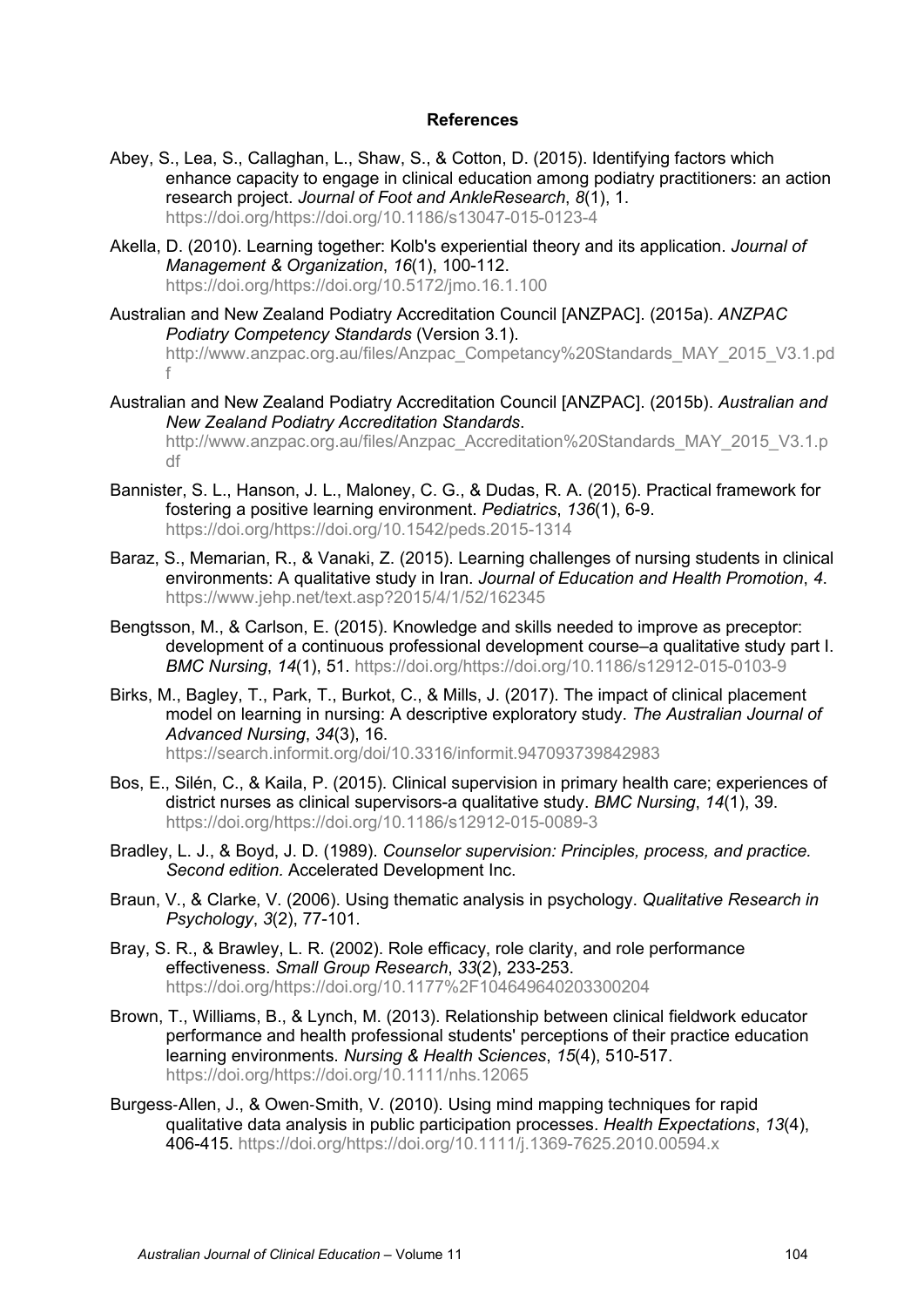- Carlson, E., & Bengtsson, M. (2015). Perceptions of preceptorship in clinical practice after completion of a continuous professional development course-a qualitative study Part II. *BMC Nursing*, *14*(1), 41. [https://doi.org/https://doi.org/10.1186/s12912-015-0092-8](https://doi.org/https:/doi.org/10.1186/s12912-015-0092-8)
- Causby, R. S., McDonnell, M. N., Reed, L., Fryer, C. E., & Hillier, S. L. (2017). A qualitative evaluation of scalpel skill teaching of podiatry students. *Journal of Foot and Ankle Research*, *10*(1), 21. [https://doi.org/https://doi.org/10.1186/s13047-017-0202-9](https://doi.org/https:/doi.org/10.1186/s13047-017-0202-9)
- Connor, J. M. (2016). *What influences industry to offer clinical placements for pre-registration nursing students?* Master of Philosophy thesis.<https://ro.uow.edu.au/theses/4761>
- Creswell, J. W. (2013). *Qualitative inquiry and research design: Choosing among five approaches*. Sage.
- Dehghani, K., Nasiriani, K., & Salimi, T. (2016). Requirements for nurse supervisor training: A qualitative content analysis. *Iranian Journal of Nursing and Midwifery Research*, *21*(1), 63.<https://www.ijnmrjournal.net/text.asp?2016/21/1/63/174760>
- DeJonckheere, M., & Vaughn, L. M. (2019). Semistructured interviewing in primary care research: a balance of relationship and rigour. *Family Medicine and Community Health*, *7*(2), e000057. [https://doi.org/http://dx.doi.org/10.1136/fmch-2018-000057](https://doi.org/http:/dx.doi.org/10.1136/fmch-2018-000057)
- DiCicco‐Bloom, B., & Crabtree, B. F. (2006). The qualitative research interview. *Medical Education*, *40*(4), 314-321.<https://doi.org/> [https://doi.org/10.1111/j.1365-](https://doi.org/10.1111/j.1365-2929.2006.02418.x) [2929.2006.02418.x](https://doi.org/10.1111/j.1365-2929.2006.02418.x)
- Domakin, A. (2014). Are we making the most of learning from the practice placement? *Social Work Education*, *33*(6), 718-730. [https://doi.org/https://doi.org/10.1080/02615479.2013.869315](https://doi.org/https:/doi.org/10.1080/02615479.2013.869315)
- Gonsalvez, C. J., Wahnon, T., & Deane, F. P. (2017). Goal‐setting, Feedback, and Assessment Practices Reported by Australian Clinical Supervisors. *Australian Psychologist*, *52*(1), 21-30. [https://doi.org/https://doi.org/10.1111/ap.12175](https://doi.org/https:/doi.org/10.1111/ap.12175)
- Hailikari, T., Katajavuori, N., & Lindblom-Ylanne, S. (2008). The relevance of prior knowledge in learning and instructional design. *American Journal of Pharmaceutical Education*, *72*(5), 113-113.<https://www.ncbi.nlm.nih.gov/pubmed/19214267>
- Higgs, J., & McAllister, L. (2007). Being a clinical educator. *Advances in Health Sciences Education*, *12*(2), 187-200. [https://doi.org/https://doi.org/10.1007/s10459-005-5491-2](https://doi.org/https:/doi.org/10.1007/s10459-005-5491-2)
- Johnson, P., Green, P., Jones, P., & James, H. (2012). Perceptions of medical students and their supervisors of the preparation of students for clinical placement in obstetrics and gynecology. *The Ochsner Journal*, *12*(4), 348-353. <https://www.ncbi.nlm.nih.gov/pmc/articles/PMC3527863/pdf/i1524-5012-12-4-348.pdf>
- Kilminster, S., & Jolly, B. (2000). Effective supervision in clinical practice settings: a literature review. *Medical Education*, *34*(10), 827-840. [https://doi.org/https://doi.org/10.1046/j.1365-2923.2000.00758.x](https://doi.org/https:/doi.org/10.1046/j.1365-2923.2000.00758.x)
- Kolb, D. A. (1984). *Experiental learning: Experience as the source of learning and development*. Prentice Hall.
- Ladany, N., & Bradley, L. J. (2001). *Counselor Supervision: Principles, Process, and Practice*. Taylor & Francis.
- Lamont, S., Brunero, S., & Woods, K. P. (2015). Satisfaction with clinical placement–the perspective of nursing students from multiple universities. *Collegian*, *22*(1), 125-133. [https://doi.org/https://doi.org/10.1016/j.colegn.2013.12.005](https://doi.org/https:/doi.org/10.1016/j.colegn.2013.12.005)
- Levy, L. S., Sexton, P., Willeford, K. S., Barnum, M. G., Guyer, M. S., Gardner, G., & Fincher, A. L. (2009). Clinical instructor characteristics, behaviors and skills in allied health care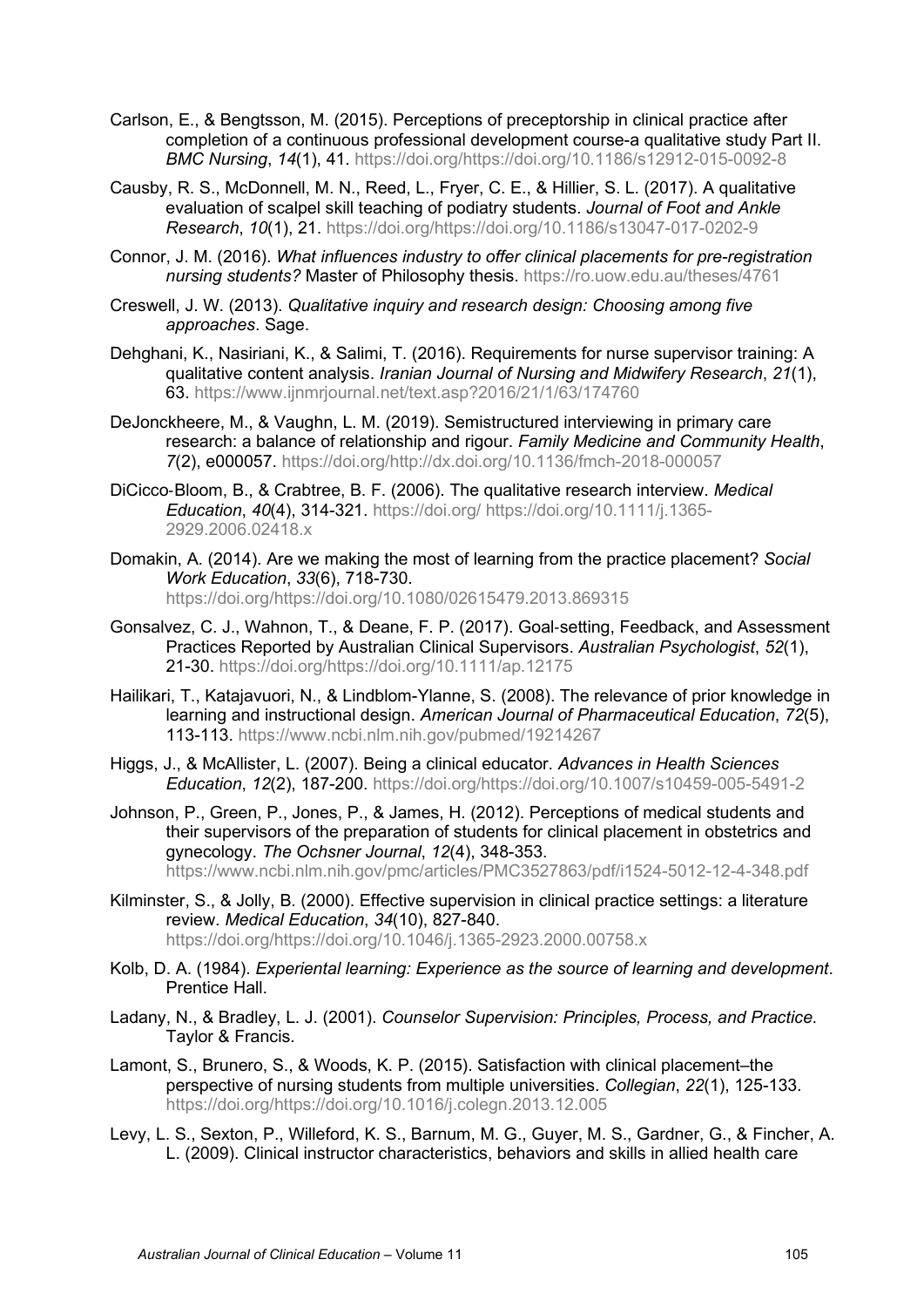settings: A literature review. *Athletic Training Education Journal*, *4*(1), 8-13. [https://doi.org/https://doi.org/10.4085/1947-380X-4.1.8](https://doi.org/https:/doi.org/10.4085/1947-380X-4.1.8)

- Manninen, K. (2016). Experiencing authenticity–the core of student learning in clinical practice. *Perspectives on Medical Education*, *5*(5), 308-311. [https://doi.org/https://doi.org/10.1007/s40037-016-0294-0](https://doi.org/https:/doi.org/10.1007/s40037-016-0294-0)
- Manninen, K., Henriksson, E. W., Scheja, M., & Silén, C. (2015). Supervisors' pedagogical role at a clinical education ward–an ethnographic study. *BMC Nursing*, *14*(1), 55. [https://www.ncbi.nlm.nih.gov/pmc/articles/PMC5035280/pdf/40037\\_2016\\_Article\\_294.pd](https://www.ncbi.nlm.nih.gov/pmc/articles/PMC5035280/pdf/40037_2016_Article_294.pdf) [f](https://www.ncbi.nlm.nih.gov/pmc/articles/PMC5035280/pdf/40037_2016_Article_294.pdf)
- Martin, P., Copley, J., & Tyack, Z. (2014). Twelve tips for effective clinical supervision based on a narrative literature review and expert opinion. *Medical Teacher*, *36*(3), 201-207. [https://doi.org/https://doi.org/10.3109/0142159X.2013.852166](https://doi.org/https:/doi.org/10.3109/0142159X.2013.852166)
- McLeod, S. A. (2013). Kolb-learning styles. *Simply Psychology*. www.simplypsychology.org/learning-kolb.html
- Mulcahy, M., Lowry, C., Hoban, K., & Perry, L. (2018). Perspectives and experiences of nurses as facilitators within a Practice Development program. *Collegian*, *25*(1), 3-10. [https://doi.org/https://doi.org/10.1016/j.colegn.2017.01.003](https://doi.org/https:/doi.org/10.1016/j.colegn.2017.01.003)
- Needham, J., McMurray, A., & Shaban, R. Z. (2016). Best practice in clinical facilitation of undergraduate nursing students. *Nurse Education in Practice*, *20*, 131-138. <https://doi.org/10.1016/j.nepr.2016.08.003>
- Razmjou, S., Baradaran, H. R., Kouhpayehzadeh, J., & Soltani-Arabshahi, K. (2015). Comparison of quality of clinical supervision as perceived by attending physicians and residents in university teaching hospitals in Tehran. *Medical Journal of the Islamic Republic of Iran*, *29*, 248.<https://www.researchgate.net/publication/291518130>
- Rodger, S., Webb, G., Devitt, L., Gilbert, J., Wrightson, P., & McMeeken, J. (2008). Clinical education and practice placements in the allied health professions: an international perspective. *Journal of Allied Health*, *37*(1), 53-62. <https://www.researchgate.net/publication/5408816>
- Sealey, R., Raymond, J., Groeller, H., Rooney, K., Crabb, M., & Watt, K. (2015). Supporting placement supervision in clinical exercise physiology. *Asia-Pacific Journal of Cooperative Education*, *16*(1), 53-69. <https://ro.uow.edu.au/cgi/viewcontent.cgi?article=4198&context=smhpapers>
- Shoji, K., Cieslak, R., Smoktunowicz, E., Rogala, A., Benight, C. C., & Luszczynska, A. (2016). Associations between job burnout and self-efficacy: a meta-analysis. *Anxiety, Stress, & Coping*, *29*(4), 367-386. [https://doi.org/https://doi.org/10.1080/10615806.2015.1058369](https://doi.org/https:/doi.org/10.1080/10615806.2015.1058369)
- Thomas, Y., Dickson, D., Broadbridge, J., Hopper, L., Hawkins, R., Edwards, A., & McBryde, C. (2007). Benefits and challenges of supervising occupational therapy fieldwork students: Supervisors' perspectives. *Australian Occupational Therapy Journal*, *54*, S2-S12. <https://psycnet.apa.org/doi/10.1111/j.1440-1630.2007.00675.x>
- Todd, T. C., & Storm, C. L. (2014). *The complete systemic supervisor : context, philosophy, and pragmatics* (2nd ed.. ed.). Wiley Blackwell.
- Walsh, A. (2007). An exploration of Biggs' constructive alignment in the context of work‐based learning. *Assessment & Evaluation in Higher Education*, *32*(1), 79-87. [https://doi.org/https://doi.org/10.1080/02602930600848309](https://doi.org/https:/doi.org/10.1080/02602930600848309)
- Watkins, C. E. (1990). Development of the psychotherapy supervisor. *Psychotherapy: Theory, Research, Practice, Training*, *27*(4), 553. <https://www.researchgate.net/publication/232599204>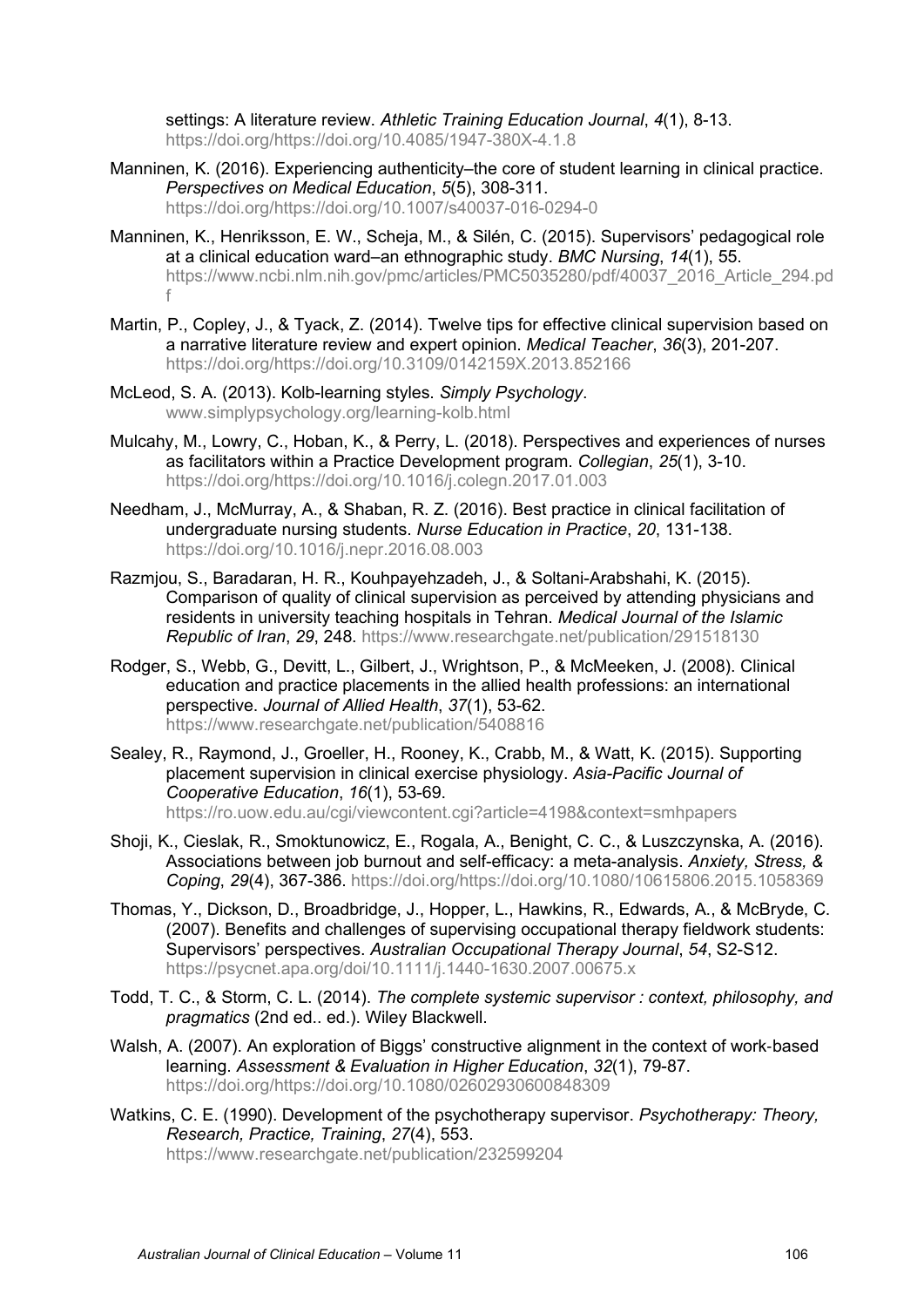Watkins, C. E. (1993). Development of the psychotherapy supervisor: Concepts, assumptions, and hypotheses of the supervisor complexity model. *American Journal of Psychotherapy*, *47*(1), 58-74. [https://doi.org/https://doi.org/10.1176/appi.psychotherapy.1993.47.1.58](https://doi.org/https:/doi.org/10.1176/appi.psychotherapy.1993.47.1.58)

- Wiley, M. O., & Ray, P. B. (1986). Counseling supervision by developmental level. *Journal of Counseling Psychology*, *33*(4), 439. [https://doi.org/https://psycnet.apa.org/doi/10.1037/0022-0167.33.4.439](https://doi.org/https:/psycnet.apa.org/doi/10.1037/0022-0167.33.4.439)
- Wrenn, J., & Wrenn, B. (2009). Enhancing learning by integrating theory and practice. *International Journal of Teaching and Learning in Higher Education*, *21*(2), 258-265. <https://files.eric.ed.gov/fulltext/EJ899313.pdf>